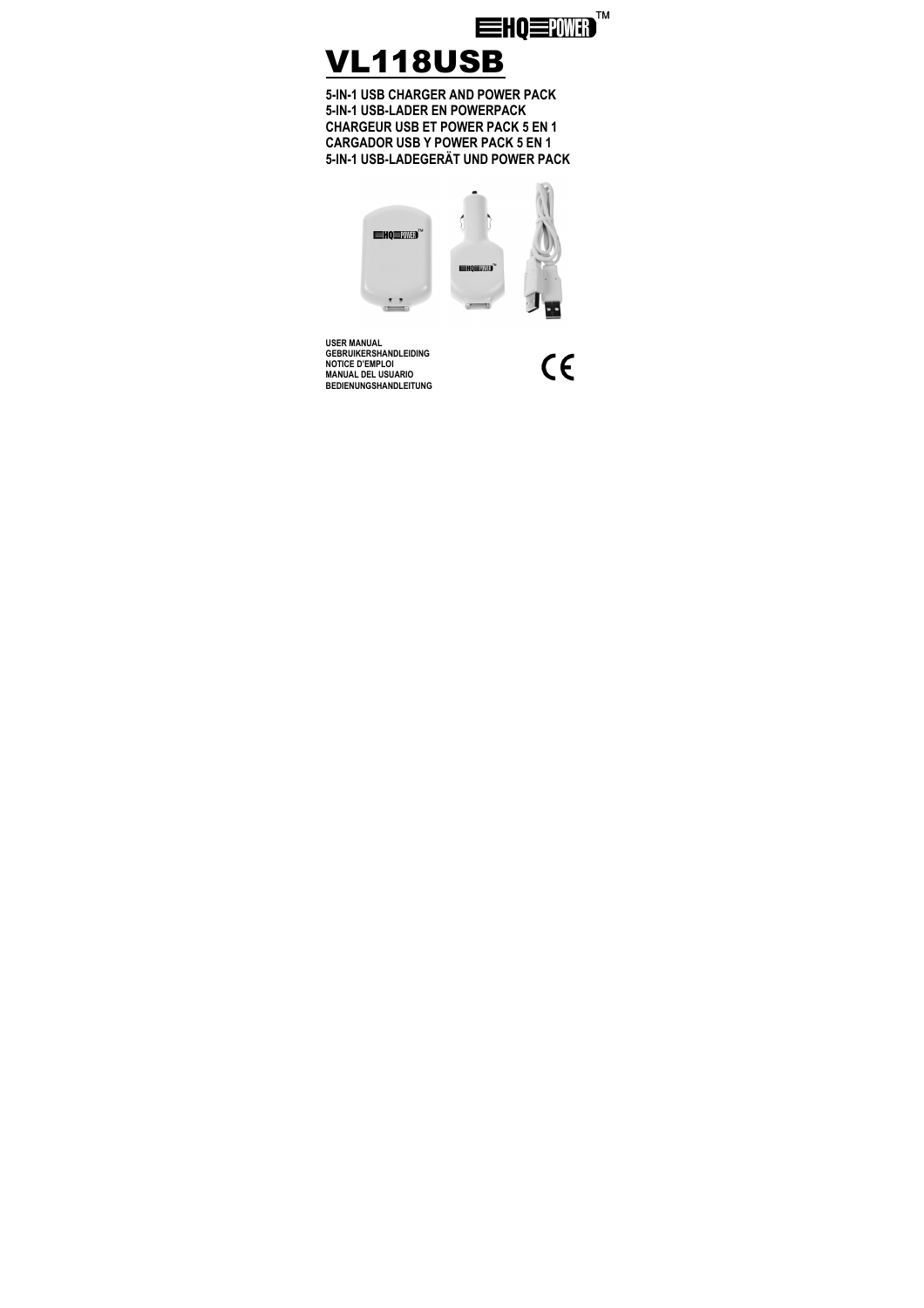# **VL118USB – 5-IN-1 USB CHARGER AND POWER PACK**

# **1. Introduction**

#### **To all residents of the European Union Important environmental information about this product**



This symbol on the device or the package indicates that disposal of the device after its lifecycle could harm the environment.

Do not dispose of the unit (or batteries) as unsorted municipal waste; it should be taken to a specialized company for recycling.

This device should be returned to your distributor or to a local recycling service. Respect the local environmental rules.

**If in doubt, contact your local waste disposal authorities.** 

Thank you for choosing Velleman! Please read the manual thoroughly before bringing this device into service. If the device was damaged in transit, don't install or use it and contact your dealer.

The **VL118USB** is a convenient USB charger and power pack featuring:

- -∆V control This protection prevents battery overcharge by switching to trickle mode as soon as the battery has reached its full charge.
- Timer The charger has a timer that automatically turns off the charger after a period of 5 hours.
- Overheating protection The charger will switch off if the internal temperature reaches 57°C in order to protect the internal circuit.
- Defective and non-rechargeable battery detection This unit will not operate if a defective or a non-rechargeable battery is inserted.
- Reverse polarity protection The charger automatically detects reversed polarity if a battery has been inserted improperly thus preventing damage.
- Short-circuit protection The unit switches off and recovers automatically in case of short-circuit.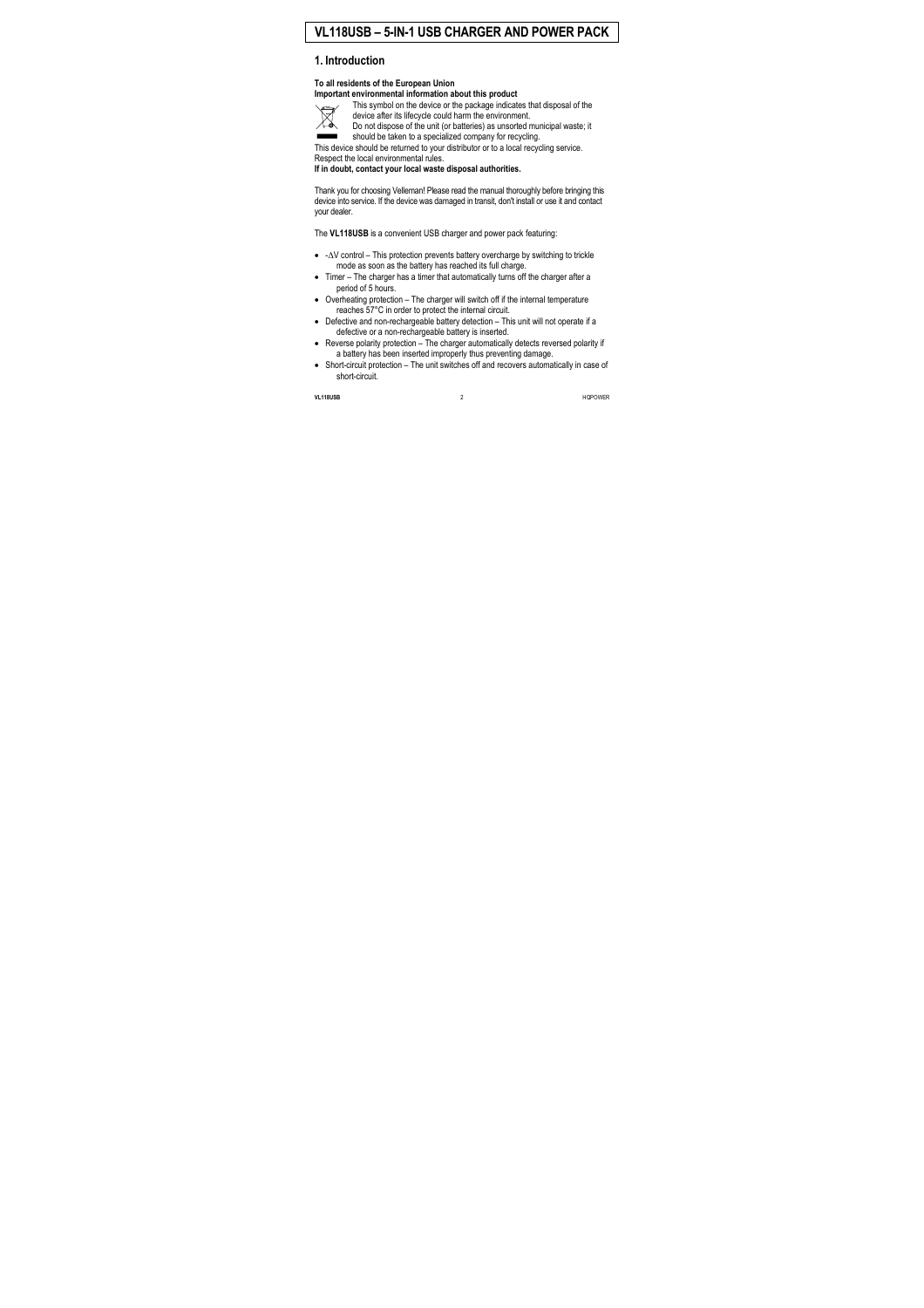# **2. Safety Instructions**

- Damage caused by disregard of certain guidelines in this manual is not covered by the warranty and the dealer will not accept responsibility for any ensuing defects or problems.
- Protect this unit from rain and moisture.
- This charger is for indoor use only.
- Attempting to charge other types of batteries (alkaline, carbon-zinc, lithium...) other than AAA-type NiMH batteries may cause personal injury or damage to the charger.
- Do not operate the charger if it presents any damage or deformation. Do not try to repair the unit or the batteries but contact your local distributor.
- Note that damage caused by user modifications to the device is not covered by the warranty.
- Keep the device away from children and unauthorised users.

#### **3. Description**

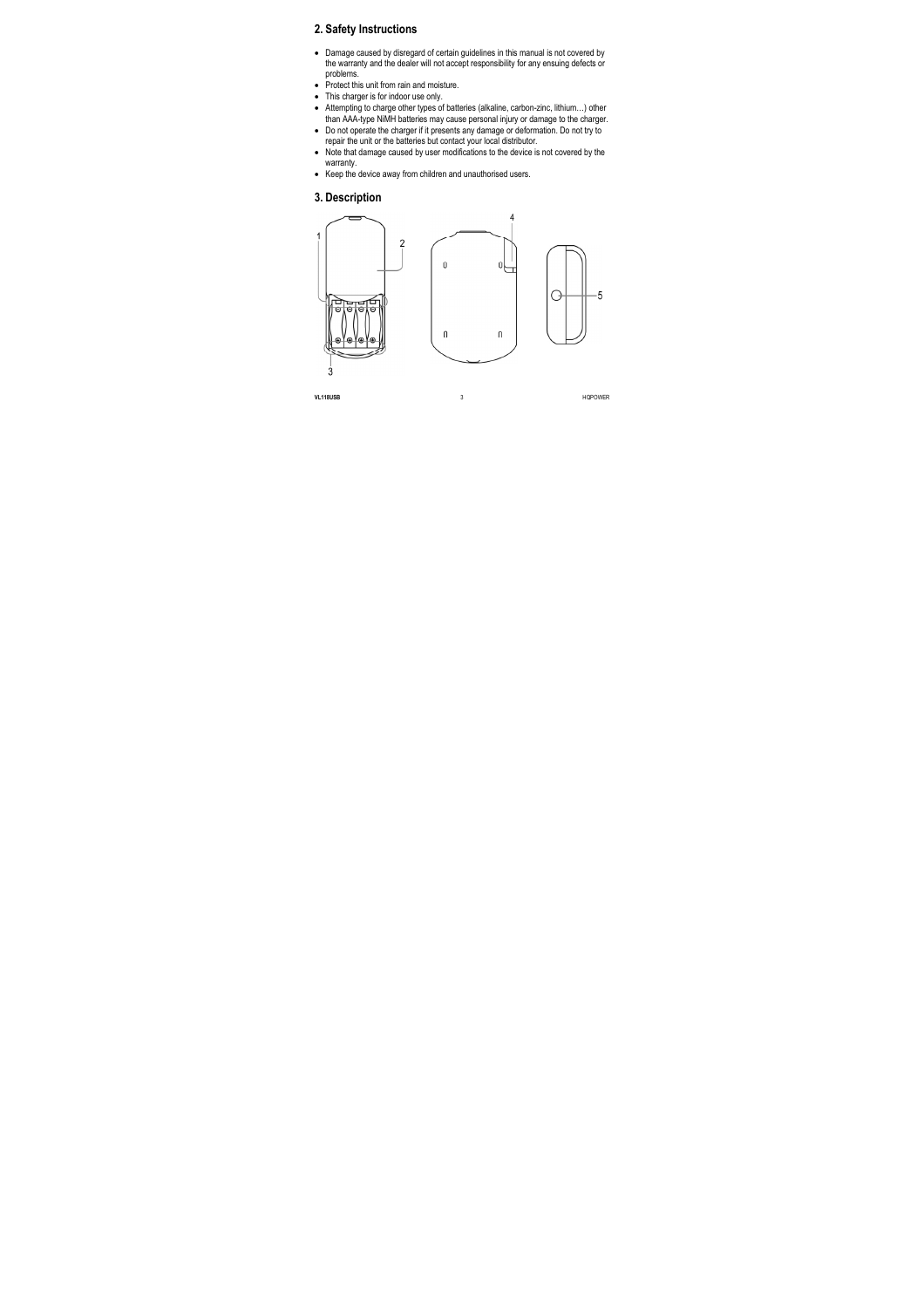



- 1. negative terminals
- 2. battery cover
- 3. positive terminals
- 4. torch on/off switch
- 5. torch LED
- 6. 12VDC car adapter plug
- 7. USB output
- 8. LED indicator
- 9. mode switch



| <b>Mode Switch</b>   |                                       |
|----------------------|---------------------------------------|
|                      | Unit is switched off                  |
|                      | Use mode                              |
|                      | Charge mode                           |
| <b>LED Indicator</b> |                                       |
| Red                  | Charging                              |
| Green                | Fully charged                         |
| Flashing             | Defective or non-rechargeable battery |

# **4. How to Use**

- 1. charging batteries using USB power from computer, printer or scanner
- 2. charging batteries using the car adapter
- 3. charging or powering an MP3 player, iPod<sup>®</sup> or digital camera using batteries
- 4. charging or powering an MP3 player, iPod® or digital camera using the car adapter
- 5. battery or USB-powered flashlight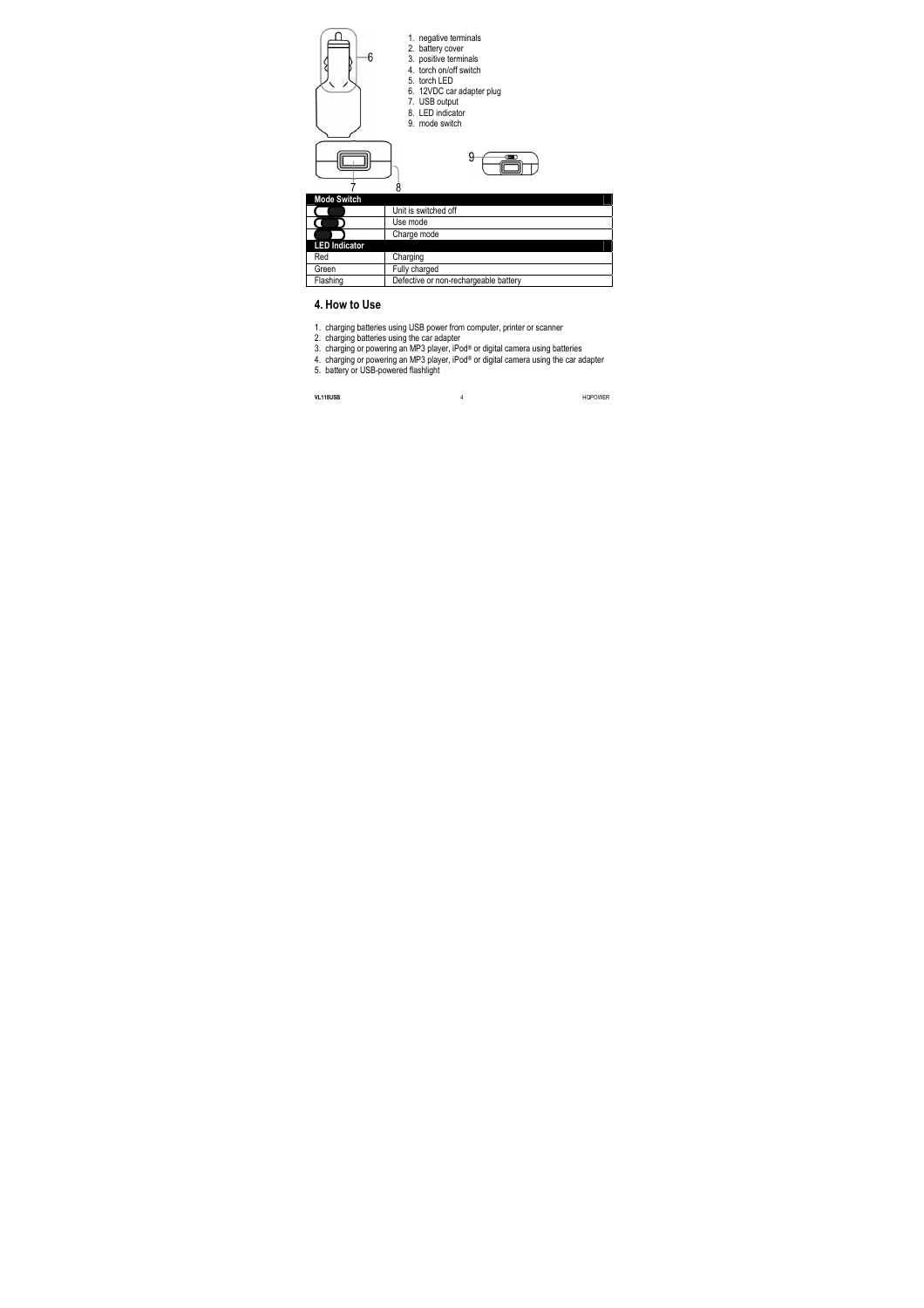

\* 5V/380~1000mA USB power – see "**6. Specifications**" at the end of this manual and the specifications of your device. iPod® may require 30-pin cable.

#### **How to Insert Batteries Properly**

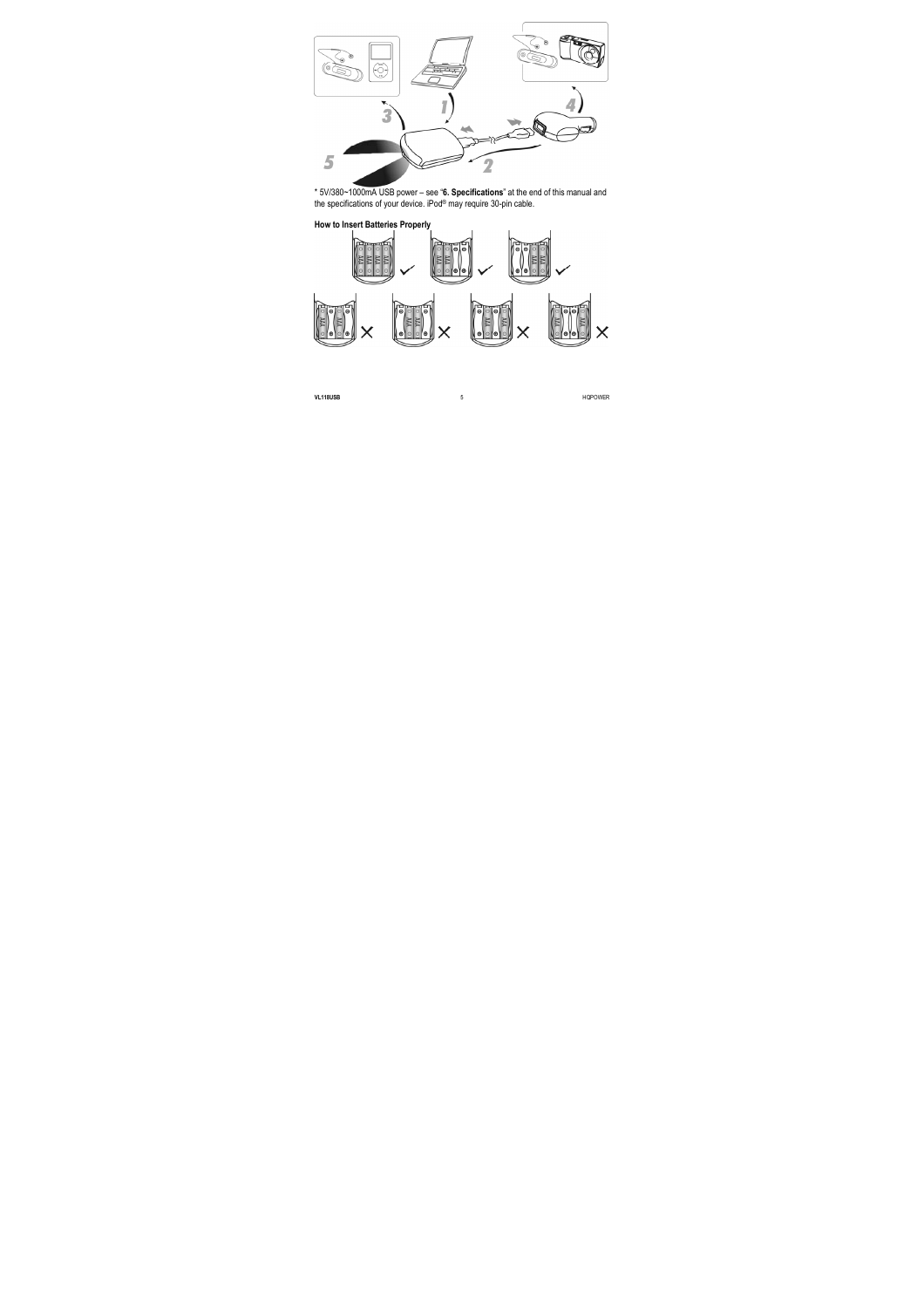#### **Charging Mode**

- Place the mode switch in the charge mode.
- Open the base unit by sliding the battery cover toward the USB in/output. Insert 2 or 4 batteries into the base unit.
- Insert one end of the USB cord into the base unit. Connect the other end to your computer's USB port (computer must be switched on) or the car adapter (insert the adapter into the vehicle's power outlet).
- The red LED indicator will light. The LED will turn green as soon as the batteries are fully loaded.

#### **Using the Unit as a Power Device**

- Place the mode switch in the use mode.
- Choose whether to power your device using the base unit or the car adapter. To use the base unit, open by sliding the battery cover toward the USB in/output. Insert 4 (rechargeable or non-rechargeable) batteries into the base unit.
- Insert one end of the USB cord into the base unit or car adapter. Connect the other end to your device.

#### **Using the Flashlight**

- Place the mode switch in the use mode.
- To use the base unit, open by sliding the battery cover toward the USB in/output. Insert 4 (rechargeable or non-rechargeable) batteries into the base unit. You can also connect the base unit to your computer's USB port (computer must be switched on) or the car adapter (insert the adapter into the vehicle's power outlet).
- Slide the on/off switch to use the flashlight.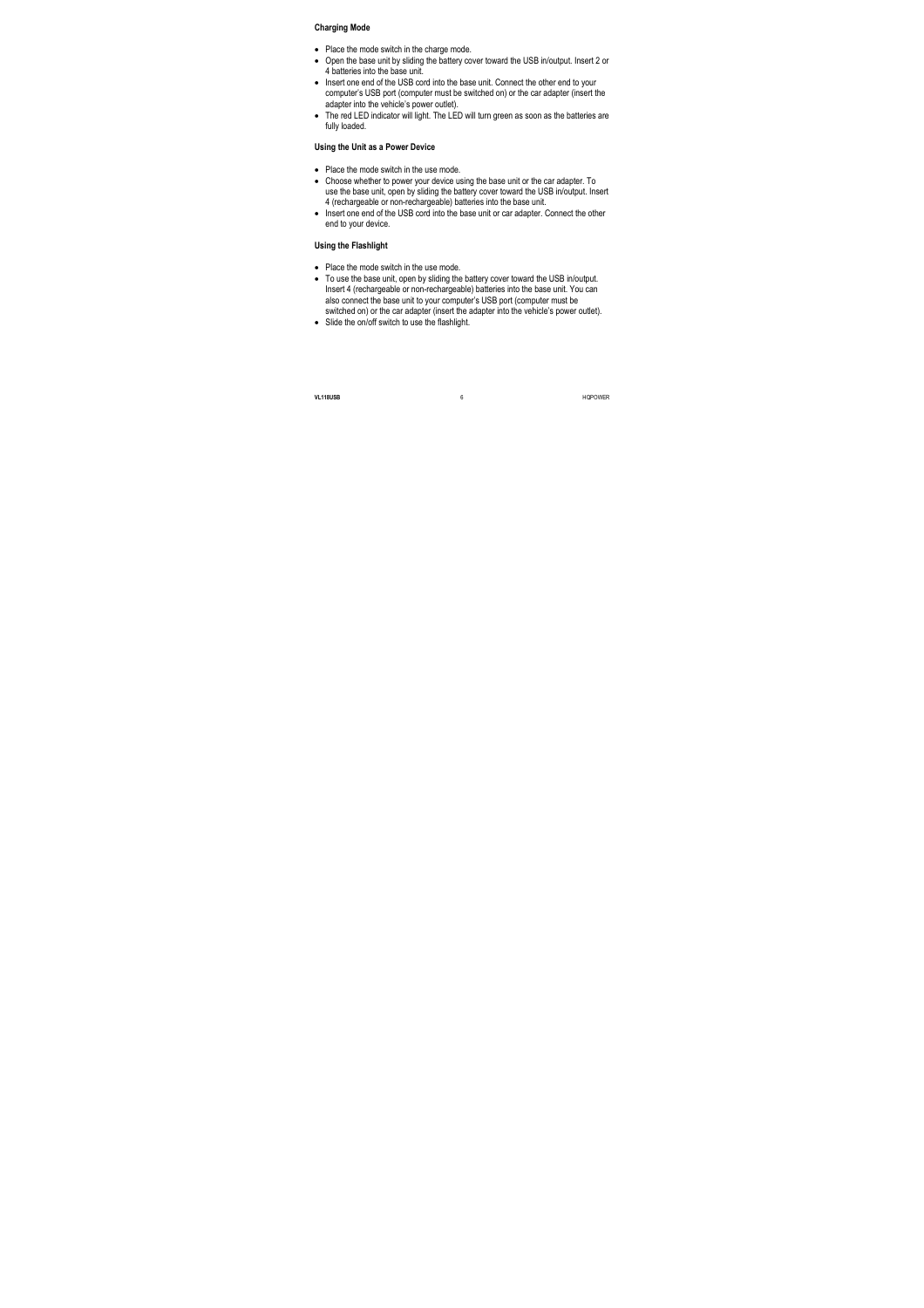# **5. Tips**

- Switch off the unit and unplug the USB cable when not using the charger.
- Wait for the charging cycle to complete and do not interrupt the cycle to avoid decreasing the battery lifetime.
- A short charging cycle may indicate your batteries are old. Check the batteries and replace them.
- Make sure the unit is properly connected and that the switch is set to the correct mode.
- Clean the unit using a clean and dry cloth. Clean the metal contacts to maintain performance.

# **6. Specifications**

| Power Pack                   |                                 |
|------------------------------|---------------------------------|
| Input                        | 5VDC (USB-powered)              |
| Output                       | 2 x 2.8VDC/300mA                |
| Car Adapter                  |                                 |
| Input                        | 12VDC/650mA                     |
| Output                       | 5VDC/1A                         |
| <b>USB Output</b>            | 5VDC/1A                         |
| <b>Operating Temperature</b> | $0^{\circ}$ C ~ 25 $^{\circ}$ C |
| Storage Temperature          | $-20^{\circ}$ C ~ 65°C          |
| Dimensions                   |                                 |
| Power Pack                   | 55 x 88 x 22mm                  |
| Car Adapter                  | 100 x 42 x 20mm                 |
| <b>Total Weight</b>          |                                 |

| <b>Approximate Charging Times</b> |                        |
|-----------------------------------|------------------------|
| <b>Type</b>                       | Charging Time in Hours |
| NiMH 1000mAh                      |                        |
| NiMH 600mAh                       | 1.9                    |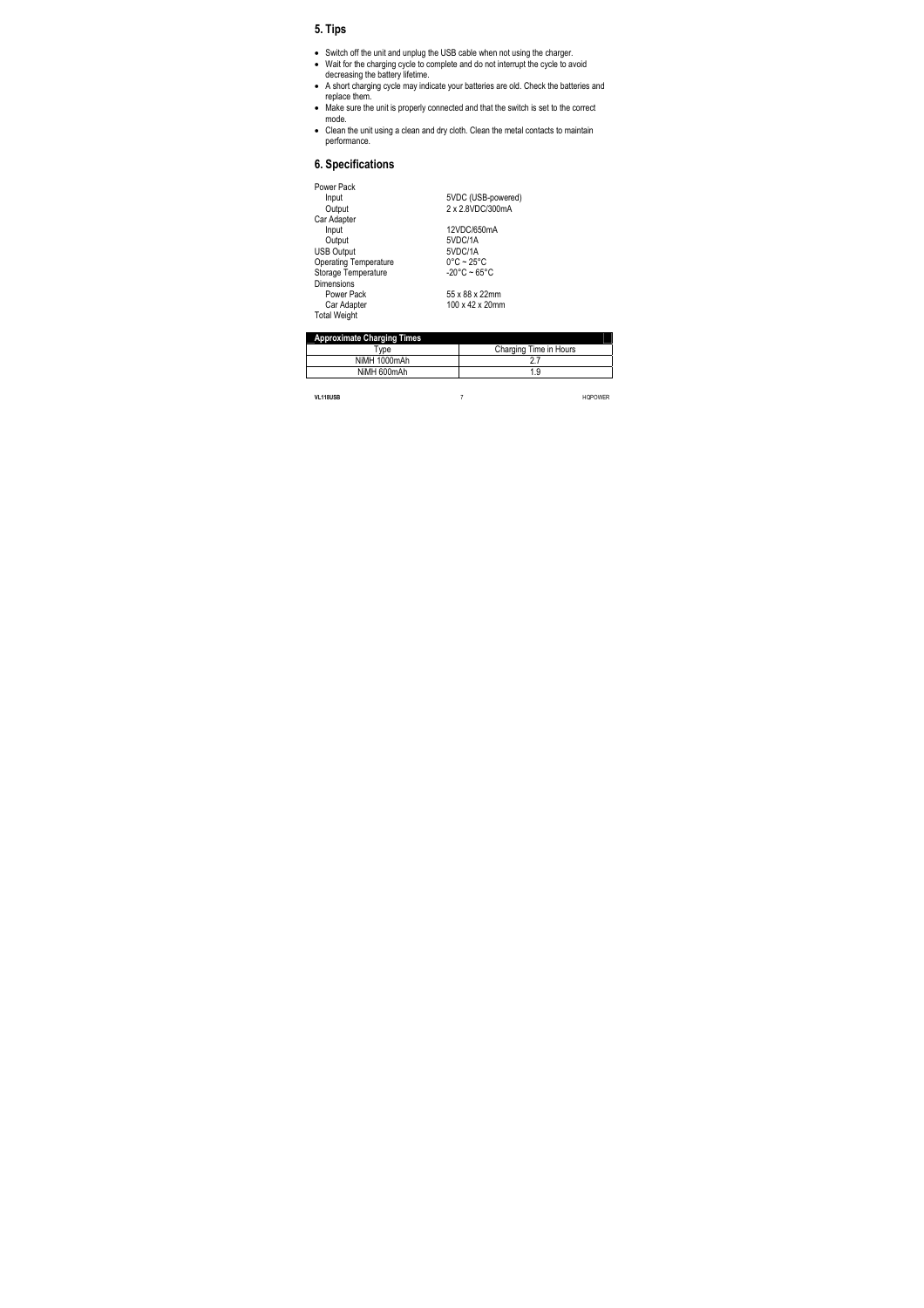| <b>Approximate Torch Usage Times</b> |                     |
|--------------------------------------|---------------------|
| vpe                                  | Usage Time in Hours |
| NiMH 900mAh                          | 120                 |
| Alkaline                             | 60                  |

**Use this device with original accessories only. Velleman nv cannot be held responsible in the event of damage or injury resulted from (incorrect) use of this device.** 

**For more info concerning this product, please visit our website www.hqpower.com.** 

**The information in this manual is subject to change without prior notice.**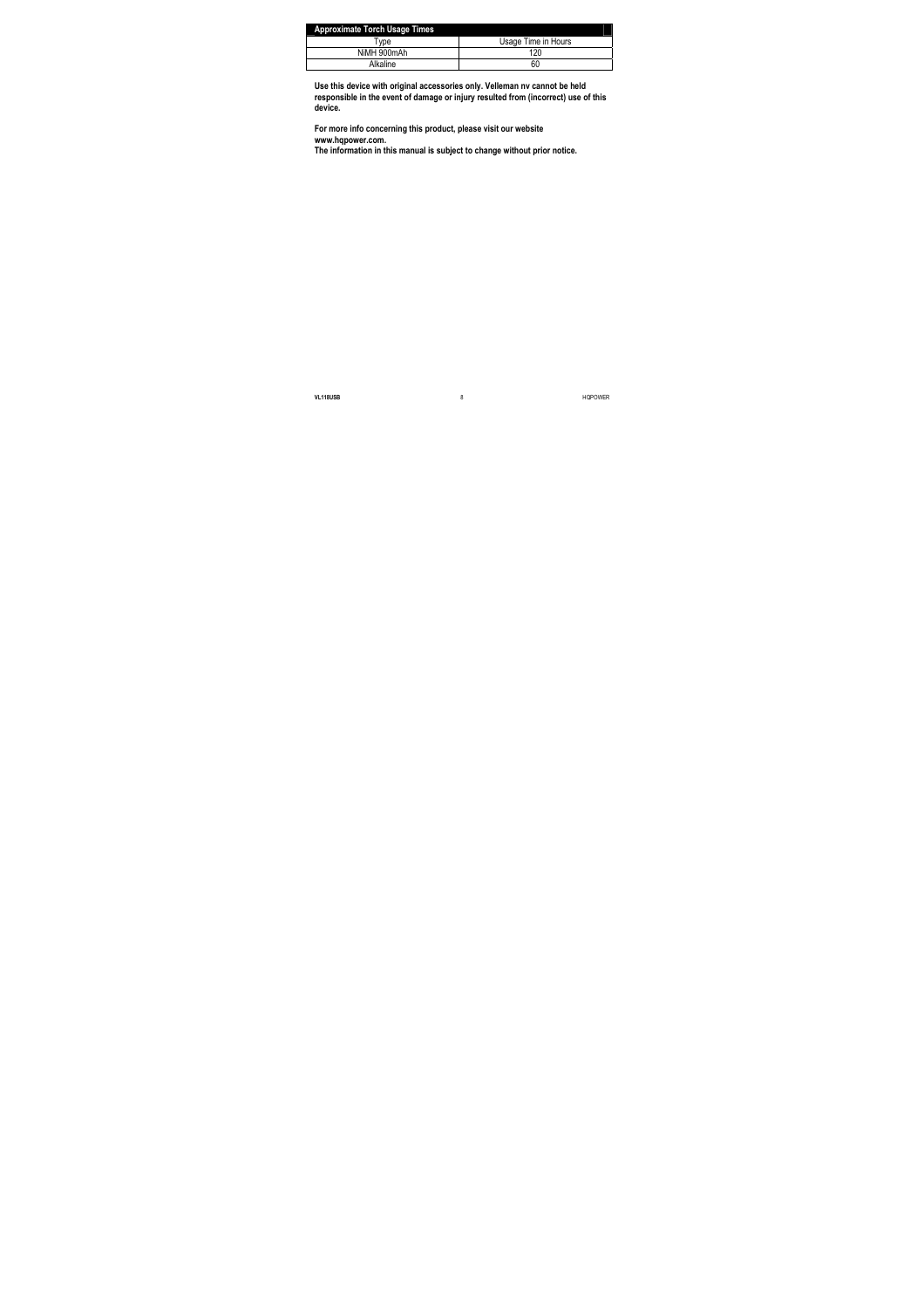# **VL118USB – 5-IN-1 USB-LADER EN POWERPACK**

# **1. Inleiding**

#### **Aan alle ingezetenen van de Europese Unie Belangrijke milieu-informatie betreffende dit product**



Dit symbool op het toestel of de verpakking geeft aan dat, als het na zijn levenscyclus wordt weggeworpen, dit toestel schade kan toebrengen aan het milieu.

Gooi dit toestel (en eventuele batterijen) niet bij het gewone huishoudelijke afval; het moet bij een gespecialiseerd bedrijf terechtkomen voor recyclage. U moet dit toestel naar uw verdeler of naar een lokaal recyclagepunt brengen. Respecteer de plaatselijke milieuwetgeving.

**Hebt u vragen, contacteer dan de plaatselijke autoriteiten inzake verwijdering.** 

Dank u voor uw aankoop! Lees deze handleiding grondig voor u het toestel in gebruik neemt. Werd het toestel beschadigd tijdens het transport, installeer het dan niet en raadpleeg uw dealer.

De **VL118USB** is een handige usb-lader en voedingspack en is uitgerust met:

- -∆V-beveiliging Deze beveiliging voorkomt dat de batterij overladen wordt door over te schakelen naar druppelladen van zodra de batterij volledig geladen is.
- Timer De lader heeft een timer die de lader automatisch uitschakelt na een periode van 5 uur.
- Beveiliging tegen oververhitting De lader schakelt uit indien de temperatuur binnen de lader 57°C bereikt. Zo wordt het interne circuit beschermd.
- Opsporing van defecte of niet-herlaadbare batterijen De lader schakelt zichzelf niet in indien er defecte of niet-herlaadbare batterijen geplaatst zijn.
- Beveiliging tegen omgekeerde polariteit De lader spoort automatisch een omgekeerde polariteit op indien de batterij niet correct werd geplaatst.
- Kortsluitbeveiliging De lader schakelt automatisch uit en opnieuw in bij een kortsluiting.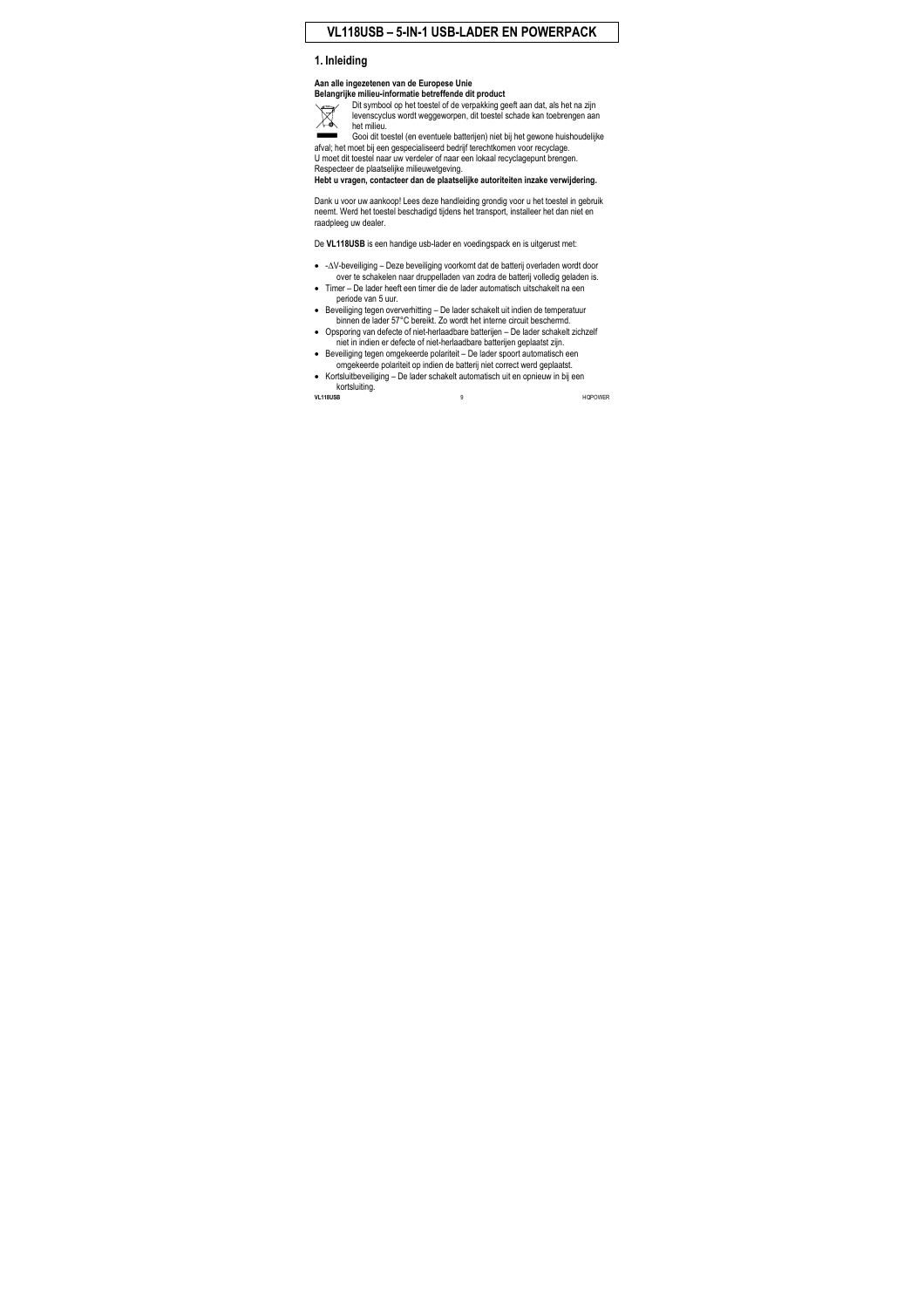# **2. Veiligheidsinstructies**

- De garantie geldt niet voor schade door het negeren van bepaalde richtlijnen in deze handleiding en uw dealer zal de verantwoordelijkheid afwijzen voor defecten of problemen die hier rechtstreeks verband mee houden.
- Bescherm de lader tegen regen en vochtigheid.
- De lader is enkel geschikt voor gebruik binnenshuis.
- Het laden van een type batterij (alkaline, koostof-zink, lithium…) buiten MiMH AAAbatterijen kan letsels veroorzaken of de lader ernstig beschadigen.
- Gebruik de lader niet indien hij schade of vervorming vertoont. Repareer de lader niet zelf maar neem contact op met uw plaatselijke verdeler.
- Schade door wijzigingen die de gebruiker heeft aangebracht aan het toestel vallen niet onder de garantie.
- Houd dit toestel uit de buurt van kinderen en onbevoegden.

### **3. Omschrijving**

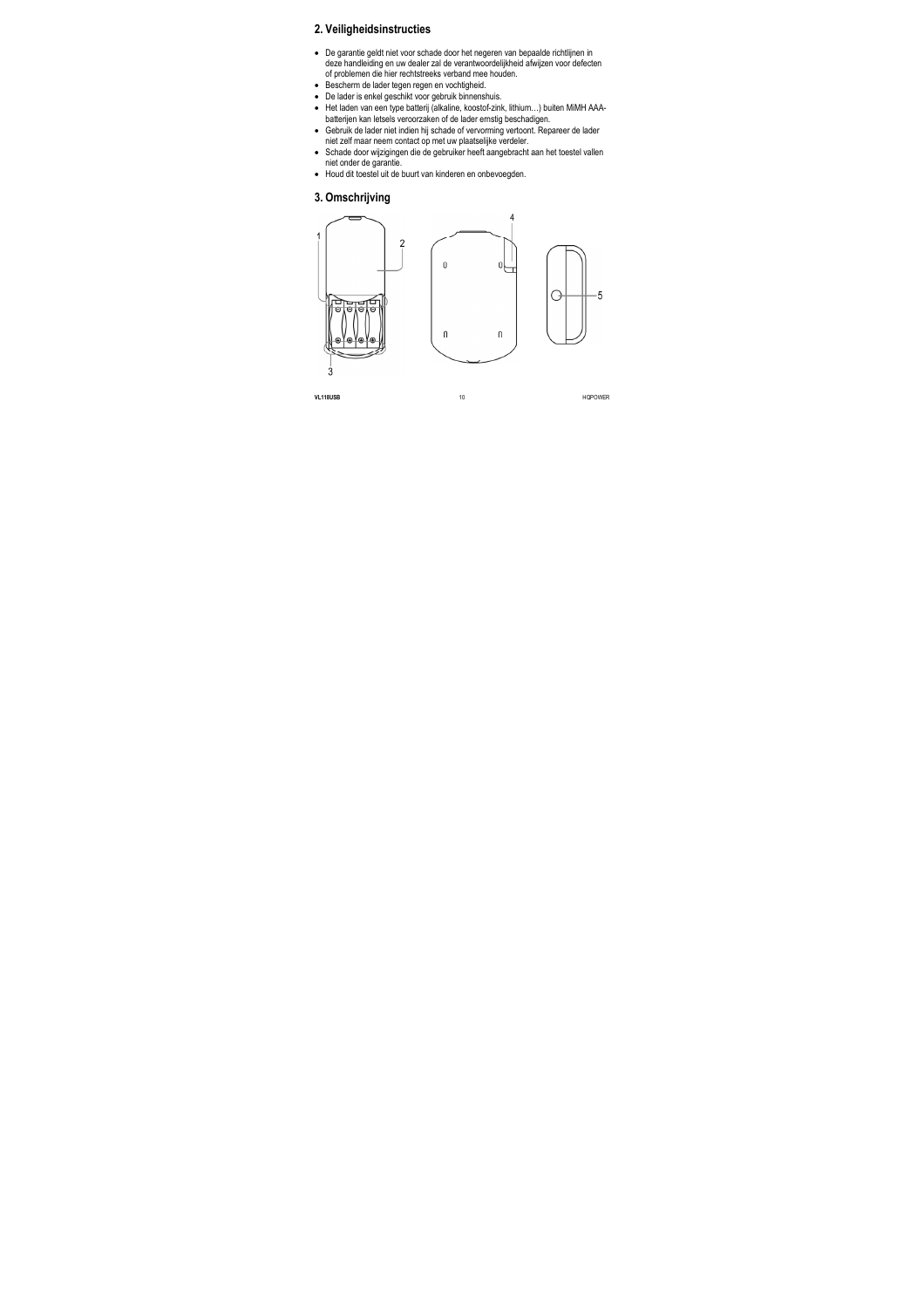



- 1. negatieve terminals
- 2. deksel batterijvak
- 3. positieve terminals
- 4. aan-uitschakelaar zaklantaarn
- 5. led zaklantaarn
- 6. 12VDC-plug autoadapter
- 7. usb-uitgang
- 8. ledaanduiding
- 9. modusschakelaar



| Modusschakelaar |                                      |
|-----------------|--------------------------------------|
|                 | Lader is uitgeschakeld               |
|                 | Gebruiksmodus                        |
|                 | Laadmodus                            |
| Ledaanduiding   |                                      |
| Rood            | Laden                                |
| Groen           | Volledig geladen                     |
| Flitsen         | Defecte of niet-herlaadbare batterij |

# **4. Gebruik**

- 1. batterijen laden via usb-voeding van de computer, printer of scanner
- 2. batterijen laden via de autoadapter
- 3. mp3-speler, iPod® of digitale camera laden of voeden via batterijen
- 4. mp3-speler, iPod® of digitale camera laden of voeden via autoadapter
- 5. zaklantaarn gebruiken via batterijen of usb-voeding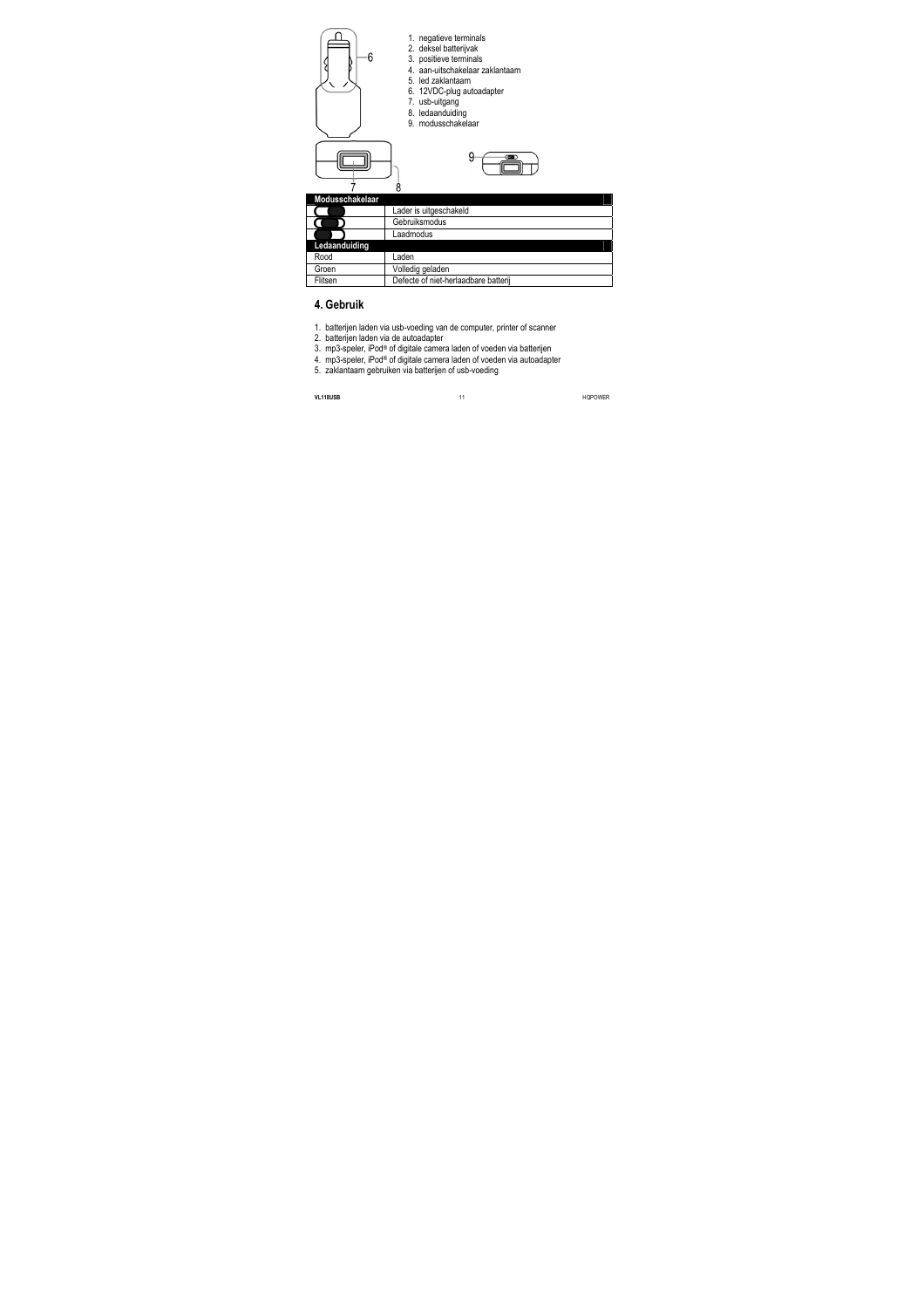

\* 5V/380~1000mA usb-voeding – zie '**6. Technische specificaties**' achteraan de handleiding en de handleiding van uw toestel. iPod® vereist kabel met 30-pin aansluiting.



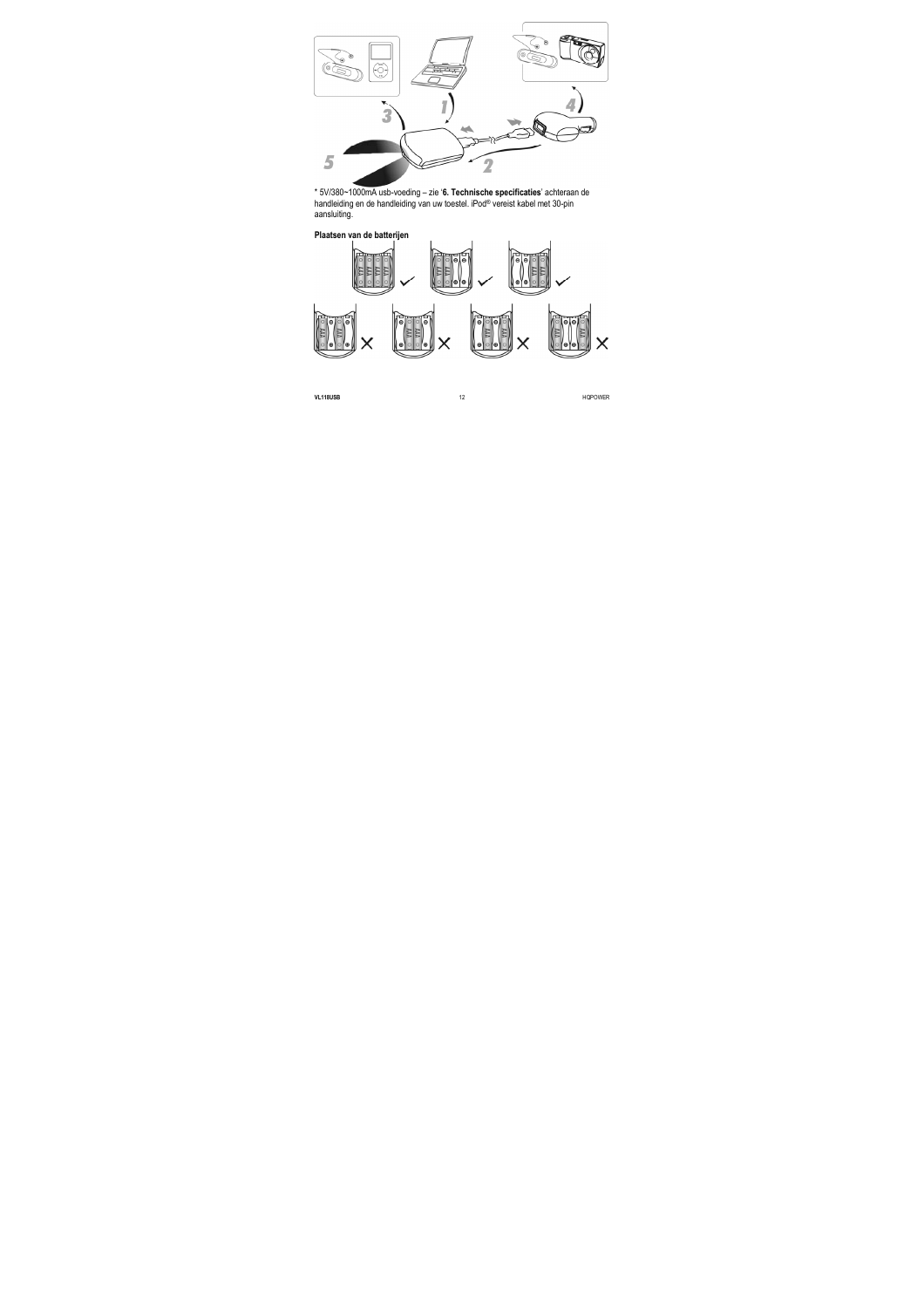#### **Laadmodus**

- Plaats de modusschakelaar op laadmodus.
- Open de lader door het deksel naar de usb-connector toe open te schuiven. Plaats 2 of 4 batterijen.
- Koppel een eind van de usb-kabel aan de lader. Koppel het andere eind met de usb-poort van uw computer (schakel de computer in) of de autoadapter (steek de adapter in de voedingsuitgang van het voertuig).
- De rode ledaanduiding licht op. De led licht groen op van zodra de batterijen volledig geladen zijn.

#### **De lading als voeding gebruiken**

- Plaats de modusschakelaar op gebruiksmodus.
- Kies of u uw toestel via de lader of via de autoadapter wenst te voeden. Bij gebruik van de lader, open de lader door het deksel naar de usb-connector toe open te schuiven. Plaats 2 of 4 batterijen.
- Koppel een eind van de usb-kabel aan de lader of de autoadapter. Koppel het andere eind aan het toestel.

#### **Zaklantaarn**

- Plaats de modusschakelaar op gebruiksmodus.
- Bij gebruik van de lader, open de lader door het deksel naar de usb-connector toe open te schuiven. Plaats 4 (herlaadbare of niet-herlaadbare) batterijen. U kunt de lade rook koppelen aan de usb-poort van uw computer (schakel de computer in) of de autoadapter (steek de adapter in de voedingsuitgang van het voertuig).
- Druk op aan-uitschakelaar om de zaklantaarn te gebruiken.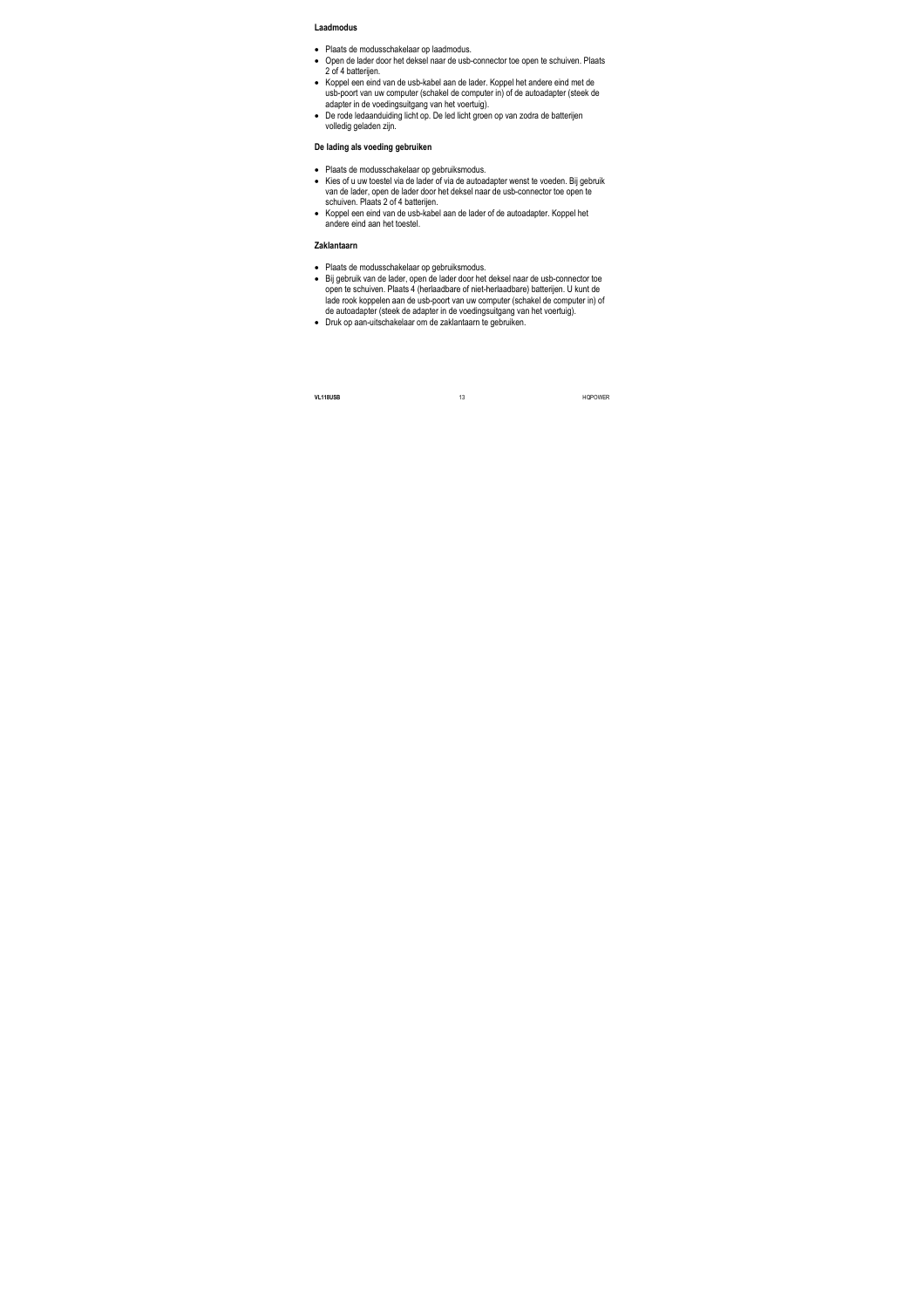# **5. Tips**

- Schakel de lader uit en ontkoppel de usb-kabel wanneer u de lader niet gebruikt.
- Wacht en onderbreek het laadproces niet voor het volledig is afgelopen om de levensduur van de batterijen niet te verminderen.
- Een kort laadproces duidt op het gebruik van oude en versleten batterijen. Controleer de batterijen en vervang ze.
- Zorg ervoor dat lader correct is aangesloten en dat de correcte modus werd geselecteerd.
- Reinig de lader met een schone en droge doek. Reinig de metalen contacten voor de beste resultaten.

# **6. Technische specificaties**

| Voedingspack      |                                 |
|-------------------|---------------------------------|
| Ingang            | 5VDC (usb-voeding)              |
| Uitgang           | 2 x 2.8VDC/300mA                |
| Autoadapter       |                                 |
| Ingang            | 12VDC/650mA                     |
| Uitgang           | 5VDC/1A                         |
| Usb-uitgang       | 5VDC/1A                         |
| Werktemperatuur   | $0^{\circ}$ C ~ 25 $^{\circ}$ C |
| Opslagtemperatuur | $-20^{\circ}$ C ~ 65°C          |
| Afmetingen        |                                 |
| Voedingspack      | 55 x 88 x 22mm                  |
| Autoadapter       | 100 x 42 x 20mm                 |
| Gewicht           |                                 |

| Laadduur (ongeveer) |                 |
|---------------------|-----------------|
| Tvpe                | Laadduur in uur |
| NiMH 1000mAh        |                 |
| NiMH 600mAh         | 1.9             |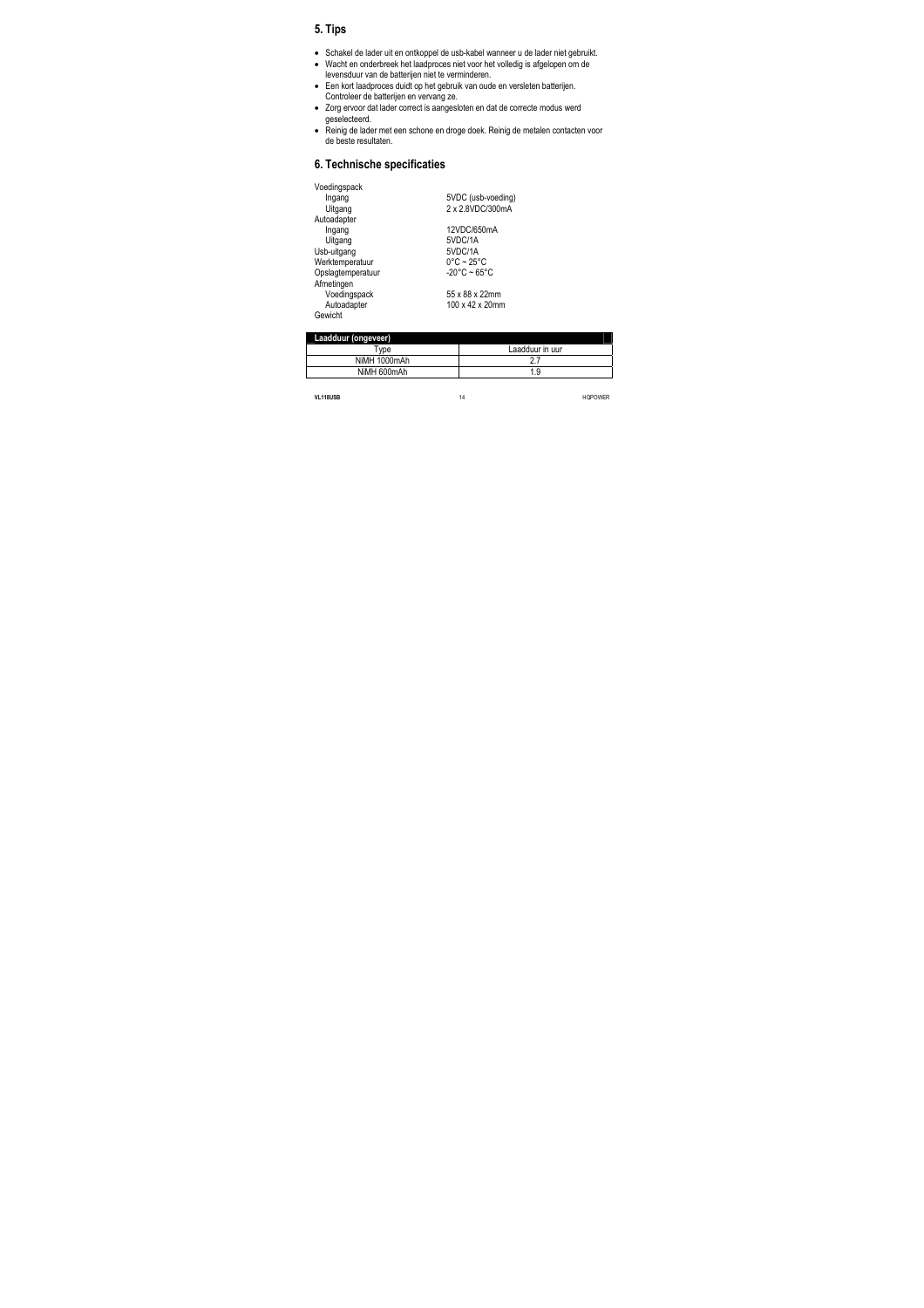| Autonomie zaklantaarn (ongeveer) |                     |
|----------------------------------|---------------------|
| vpe'                             | Gebruiksduur in uur |
| NiMH 900mAh                      | 120                 |
| Alkaline                         | 60                  |

**Gebruik dit toestel enkel met originele accessoires. Velleman nv is niet aansprakelijk voor schade of kwetsuren bij (verkeerd) gebruik van dit toestel.** 

**Voor meer informatie omtrent dit product, zie www.hqpower.com. De informatie in deze handleiding kan te allen tijde worden gewijzigd zonder voorafgaande kennisgeving.**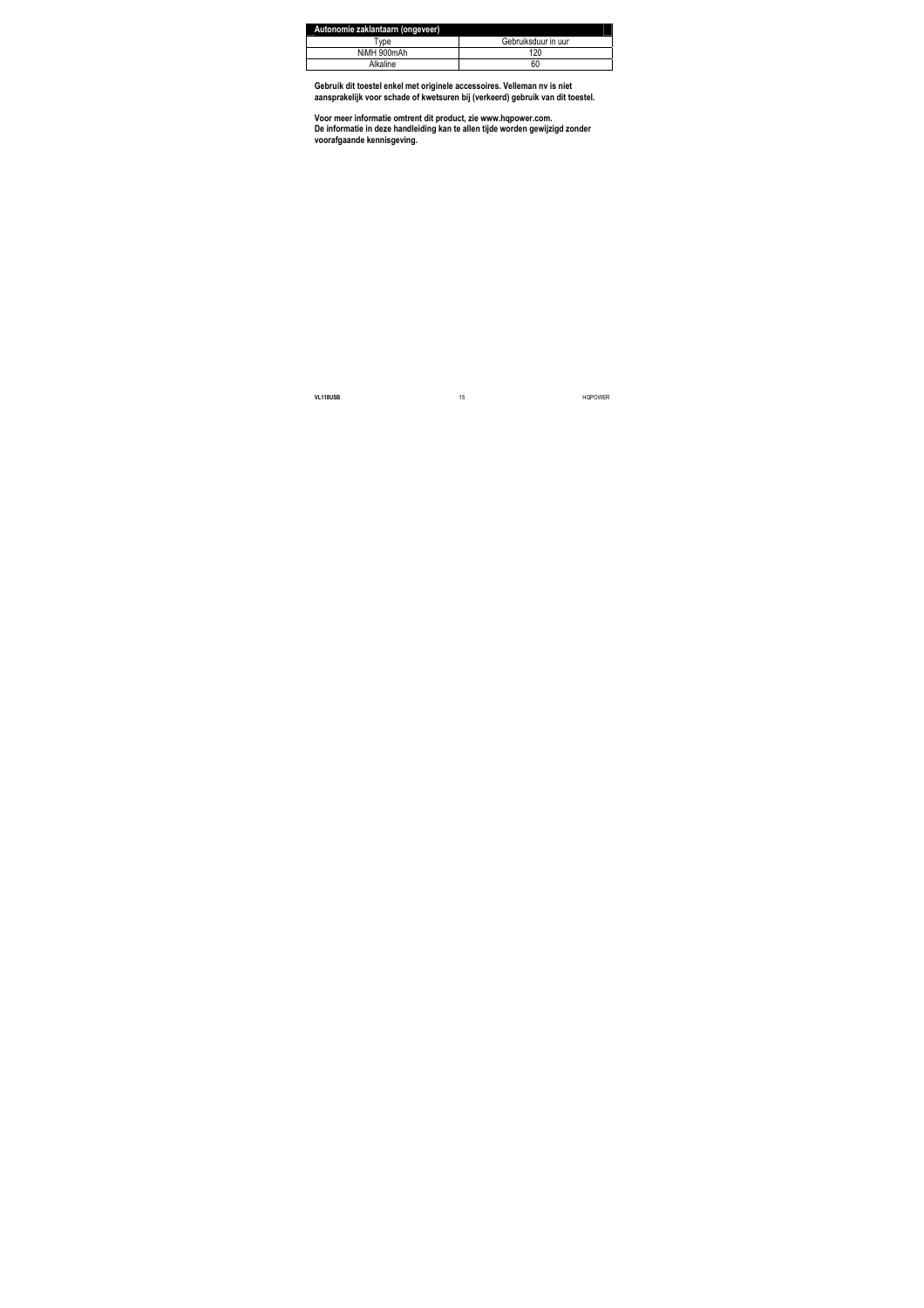# **VL118USB – CHARGEUR USB ET POWER PACK 5 EN 1**

# **1. Introduction**

#### **Aux résidents de l'Union européenne**

**Des informations environnementales importantes concernant ce produit**  Ce symbole sur l'appareil ou l'emballage indique que l'élimination d'un appareil en fin



de vie peut polluer l'environnement.

Ne pas jeter un appareil électrique ou électronique (et des piles éventuelles) parmi les déchets municipaux non sujets au tri sélectif ; une déchèterie traitera l'appareil en question. Renvoyer les équipements usagés à votre

fournisseur ou à un service de recyclage local. Il convient de respecter la réglementation locale relative à la protection de l'environnement.

**En cas de questions, contacter les autorités locales pour élimination.** 

Nous vous remercions de votre achat ! Lire la présente notice attentivement avant la mise en service de l'appareil. Si l'appareil a été endommagé pendant le transport, ne pas l'installer et consulter votre revendeur.

Le **VL118USB** est un chargeur USB et une alimentation pratique intégrant :

- -∆V Ce dispositif prévient la surcharge de l'accu en commutant vers le mode de charge de maintien dès que l'accu est entièrement rechargé.
- Minuterie Le chargeur intègre une minuterie qui coupe automatiquement le chargeur après une période de 5 heures.
- Protection surchauffe Le chargeur coupe dès que la température interne atteint les 57°C afin de protéger le circuit interne.
- Détection d'accus endommagés ou incompatibles Ce chargeur ne démarre pas le processus de recharge si un accu endommagé ou incompatible est inséré.
- Protection polarité inversée Le chargeur détecte automatiquement l'insertion inversé d'un accu afin d'éviter les endommagements.
- Protection courts-circuits Le chargeur coupe et se réactive automatiquement lors d'un court-circuit.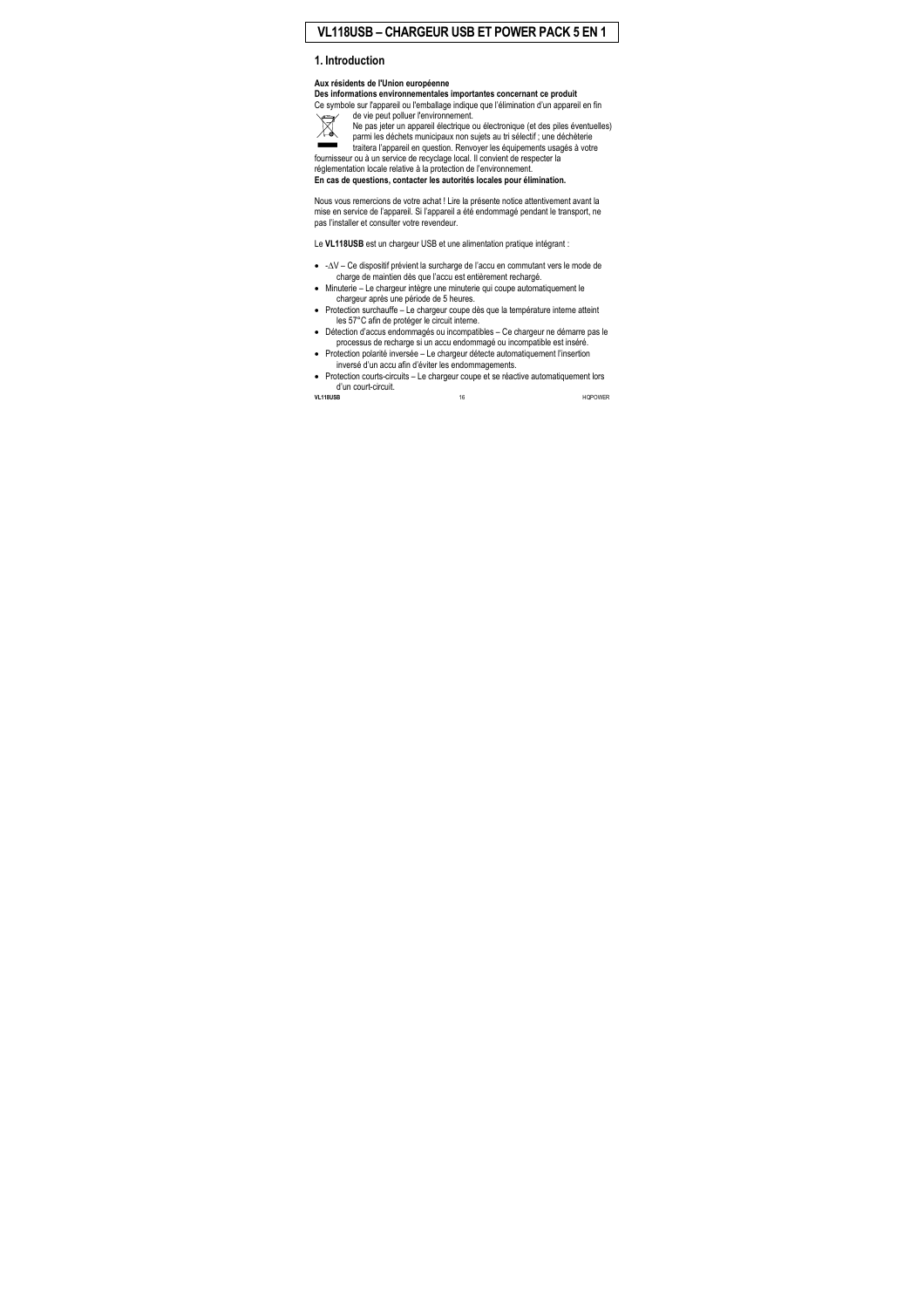# **2. Prescriptions de sécurité**

- La garantie ne s'applique pas aux dommages survenus en négligeant certaines directives de cette notice et votre revendeur déclinera toute responsabilité pour les problèmes et les défauts qui en résultent.
- Protéger l'unité de la pluie et de l'humidité.
- N'employer le chargeur qu'à l'intérieur.
- La recharge de piles d'un type (alcaline, saline, lithium…) autre que les accus NiMH de type R03 peut engendrer de graves blessures et endommager le chargeur.
- Ne pas employer le chargeur lorsqu'il est endommagé ou déformé. Ne pas essayer de réparer e chargeur mais contacter votre distributeur local.
- Les dommages occasionnés par des modifications à l'appareil par le client, ne tombent pas sous la garantie.
- Garder votre **VL118USB** hors de la portée de personnes non qualifiées et de jeunes enfants.

### **3. Description**

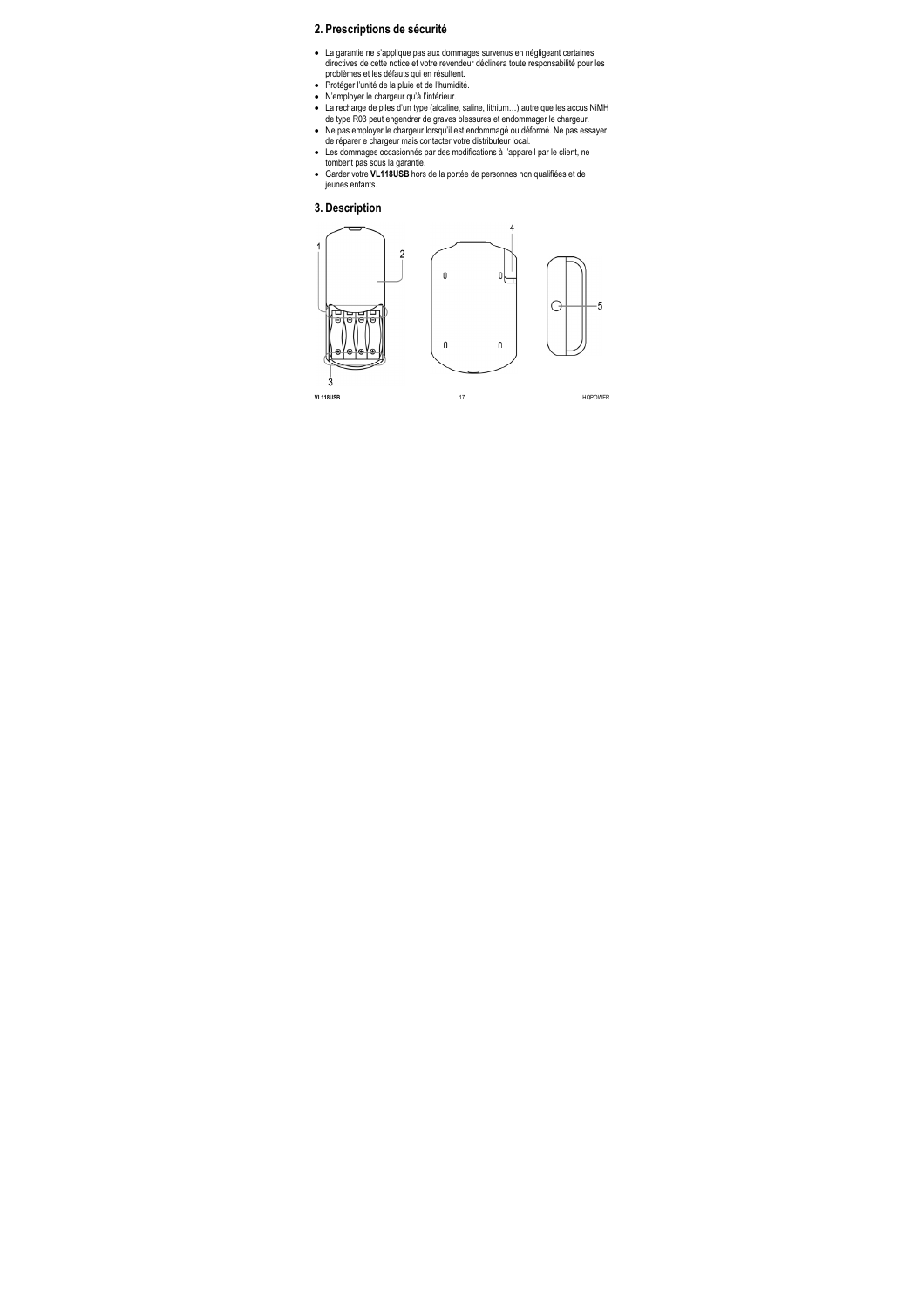



1. bornes à pôle négatif

2. couvercle

- 3. bornes à pôle positif
- 4. interrupteur marche/arrêt de la lampe-torche
- 5. LED de la lampe-torche
- 6. fiche 12VDC de l'adaptateur allume-cigare
- 7. sortie USB
- 8. indicateur LED
- 9. sélecteur de mode



| Sélecteur de mode     |                                            |
|-----------------------|--------------------------------------------|
|                       | Unité débranchée                           |
|                       | Mode d'utilisation                         |
|                       | Mode de recharge                           |
| <b>Indicateur LED</b> |                                            |
| Rouge                 | Processus de recharge                      |
| Vert                  | Processus de recharge terminé              |
| Clignotement          | Insertion d'accu endommagé ou incompatible |

# **4. Emploi**

- 1. recharge d'accus depuis le port USB d'un ordinateur, d'une imprimante ou d'un scanner
- 2. recharge d'accus depuis l'allume-cigare d'un véhicule
- 3. recharge ou alimentation d'un lecteur MP3, d'un iPod® ou d'une caméra numérique depuis les accus
- 4. recharge ou alimentation d'un lecteur MP3, d'un iPod® ou d'une caméra numérique depuis l'allume-cigare
- 5. lampe-torche alimentée par accus ou depuis un port USB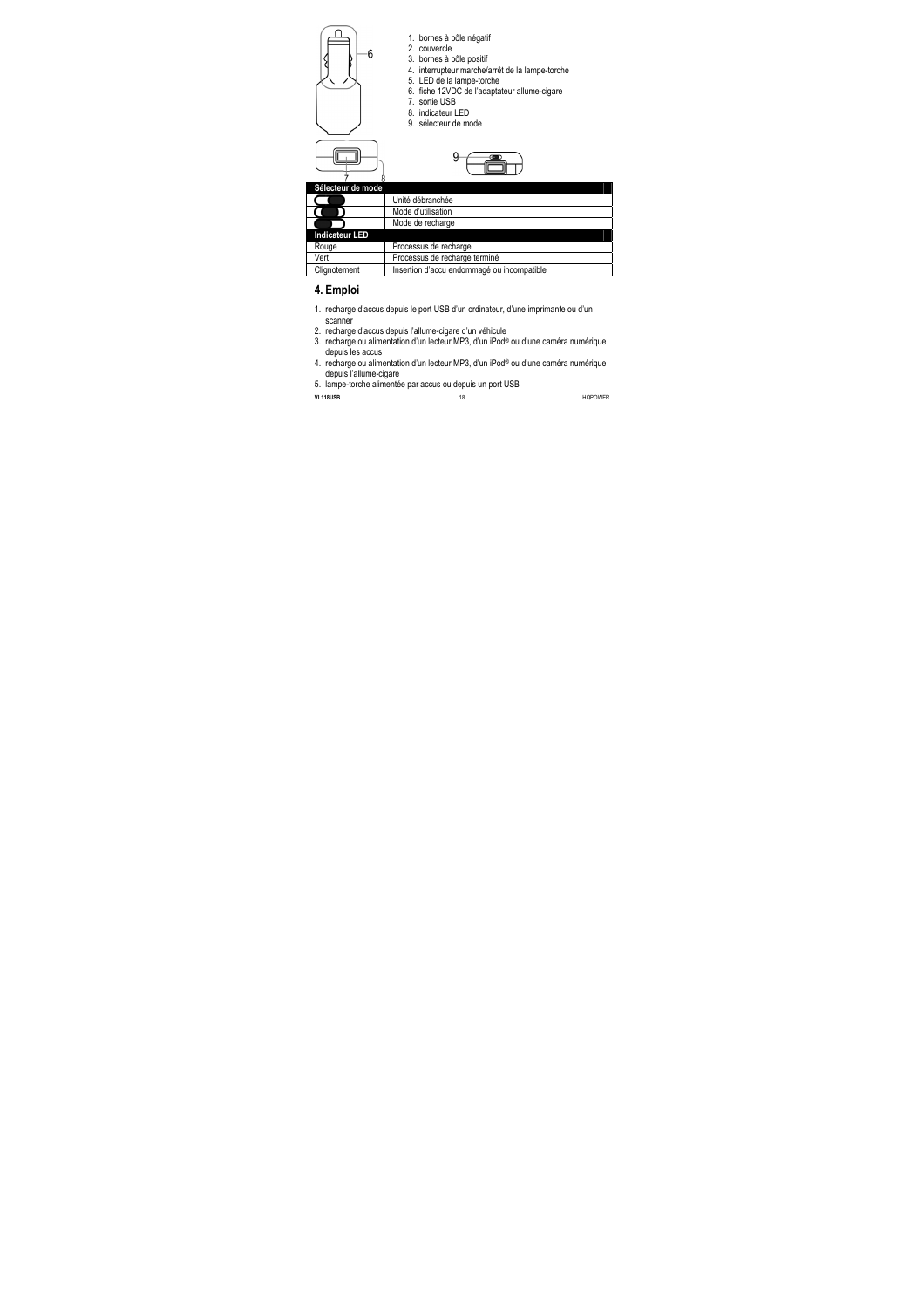

\* Alimentation USB 5V/380~1000mA – voir « **6. Spécifications techniques** » en fin de cette notice et les spécifications de votre appareil. Le raccordement à un iPod® nécessite une fiche à 30 broches.



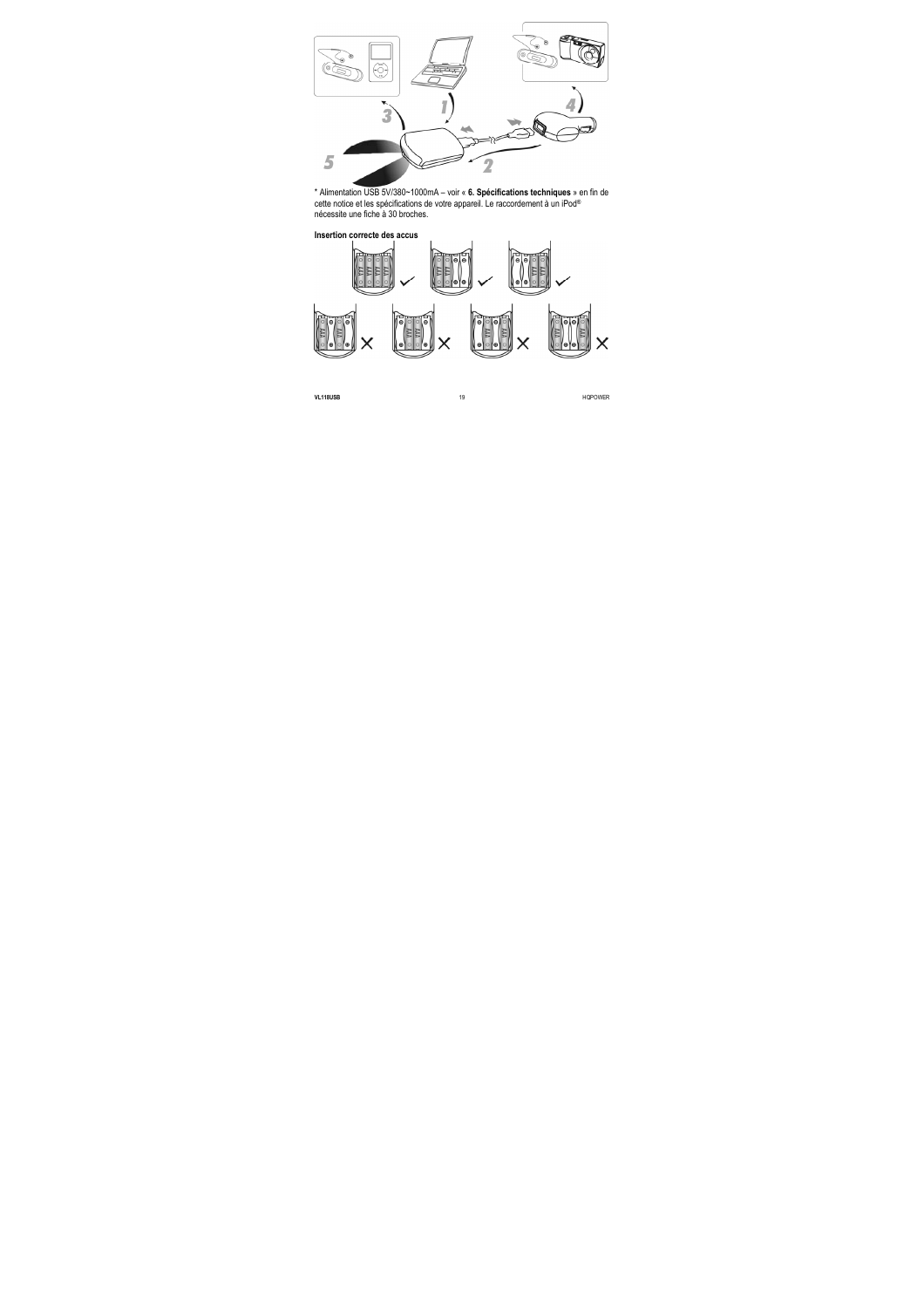#### **Mode de recharge**

- Placer le sélecteur de mode en mode de recharge.
- Ouvrir la base d'accueil en glissant le couvercle vers la connexion USB. Insérer 2 ou 4 accus dans la base d'accueil.
- Insérer une fiche du cordon USB dans la base d'accueil. Insérer l'autre fiche dans le port USB de votre ordinateur (brancher d'abord l'ordinateur) ou dans l'adaptateur allume-cigare (insérer l'adaptateur dans la sortie d'alimentation du véhicule).
- La LED rouge s'allume. Elle s'allumera en vert dès que le processus de recharge est terminé.

#### **Le VL118USB comme alimentation**

- Placer le sélecteur de mode en mode d'utilisation.
- Il est possible d'alimenter un appareil par la base d'accueil ou par l'adaptateur allume-cigare. Pour utiliser la base d'accueil, ouvrir la base d'accueil en glissant le couvercle vers la connexion USB. Insérer 4 piles (rechargeables ou non) dans l'unité.
- Insérer une fiche du cordon USB dans la base d'accueil ou dans l'adaptateur allume-cigare. Raccorder l'autre fiche à votre appareil.

#### **La lampe-torche**

- Placer le sélecteur de mode en mode d'utilisation.
- Pour utiliser la base d'accueil, ouvrir la base d'accueil en glissant le couvercle vers la connexion USB. Insérer 4 piles (rechargeables ou non) dans la base d'accueil. Il est également possible de raccorder l'unité à un port USB de votre ordinateur (brancher d'abord l'ordinateur) ou à l'adaptateur allume-cigare (insérer l'adaptateur dans la sortie d'alimentation du véhicule).
- Enfoncer l'interrupteur marche/arrêt pour utiliser la lampe-torche.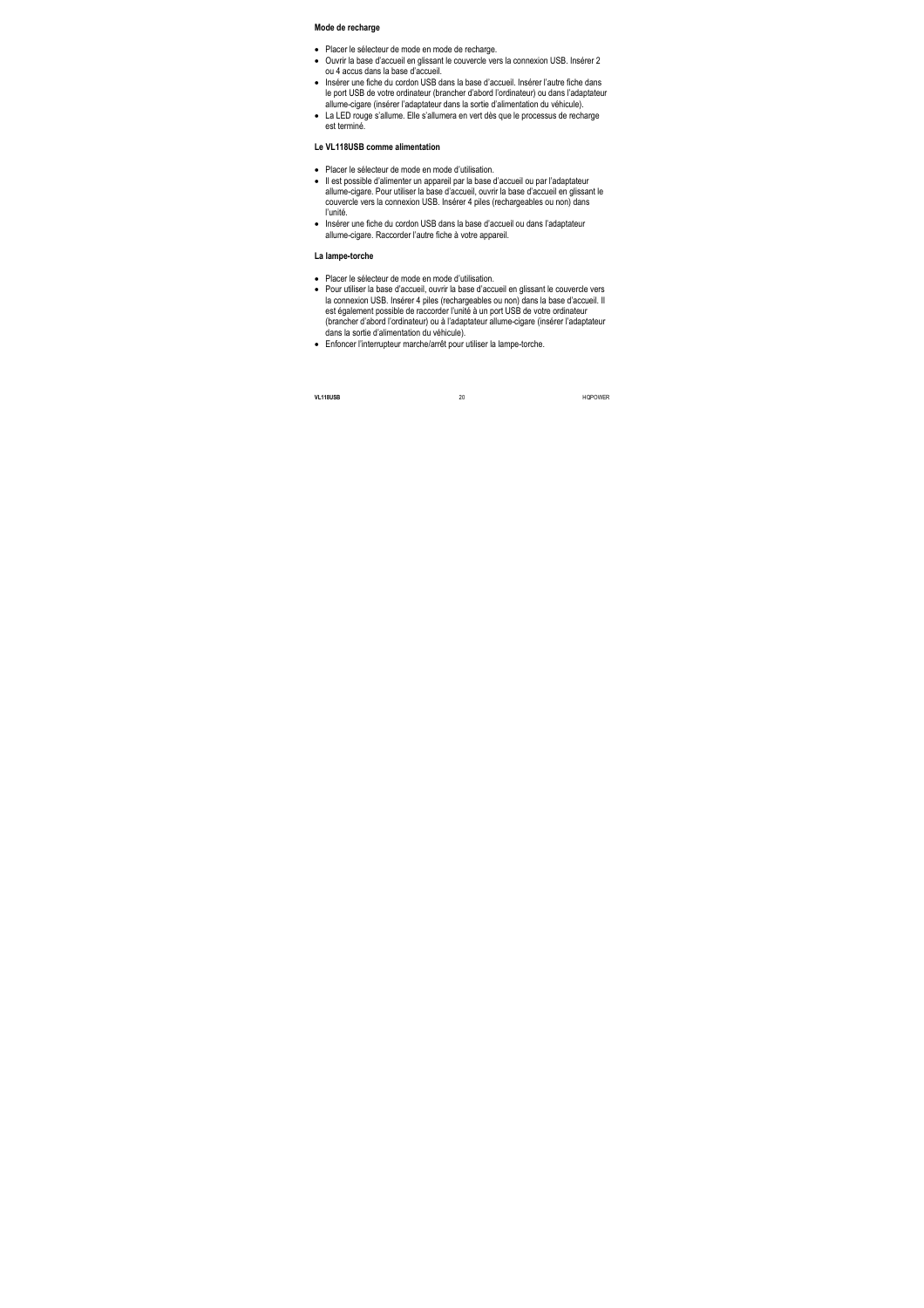# **5. Quelques tuyaux**

- Débrancher la base d'accueil et déconnecter le cordon USB lorsque l'ensemble n'est pas utilisé.
- Ne pas interrompre le processus de recharge et patienter jusqu'à la fin du cycle afin d'éviter de réduire la durée de vie des accus.
- Un processus de recharge écourté peut indiquer que les accus sont usés. Vérifier l'état des accus et les remplacer si nécessaire.
- Veiller à une interconnexion correcte et à ce que le mode correct soit sélectionné.
- Nettoyer l'ensemble avec un chiffon doux. Nettoyer régulièrement les contacts métalliques pour des résultats optimaux.

# **6. Spécifications techniques**

| Alimentation             |                                 |
|--------------------------|---------------------------------|
| Entrée                   | 5VCC (alimentation USB)         |
| Sortie                   | 2 x 2.8VCC/300mA                |
| Adaptateur allume-cigare |                                 |
| Entrée                   | 12VCC/650mA                     |
| Sortie                   | 5VCC/1A                         |
| Sortie USB               | 5VCC/1A                         |
| Température de service   | $0^{\circ}$ C ~ 25 $^{\circ}$ C |
| Température de stockage  | $-20^{\circ}$ C ~ 65°C          |
| Dimensions               |                                 |
| Alimentation             | 55 x 88 x 22mm                  |
| Adaptateur allume-cigare | 100 x 42 x 20mm                 |
| Poids                    |                                 |
|                          |                                 |

| Temps de charge approximatif |                           |
|------------------------------|---------------------------|
| <b>Type</b>                  | Temps de charge en heures |
| NiMH 1000mAh                 |                           |
| NiMH 600mAh                  | 1.9                       |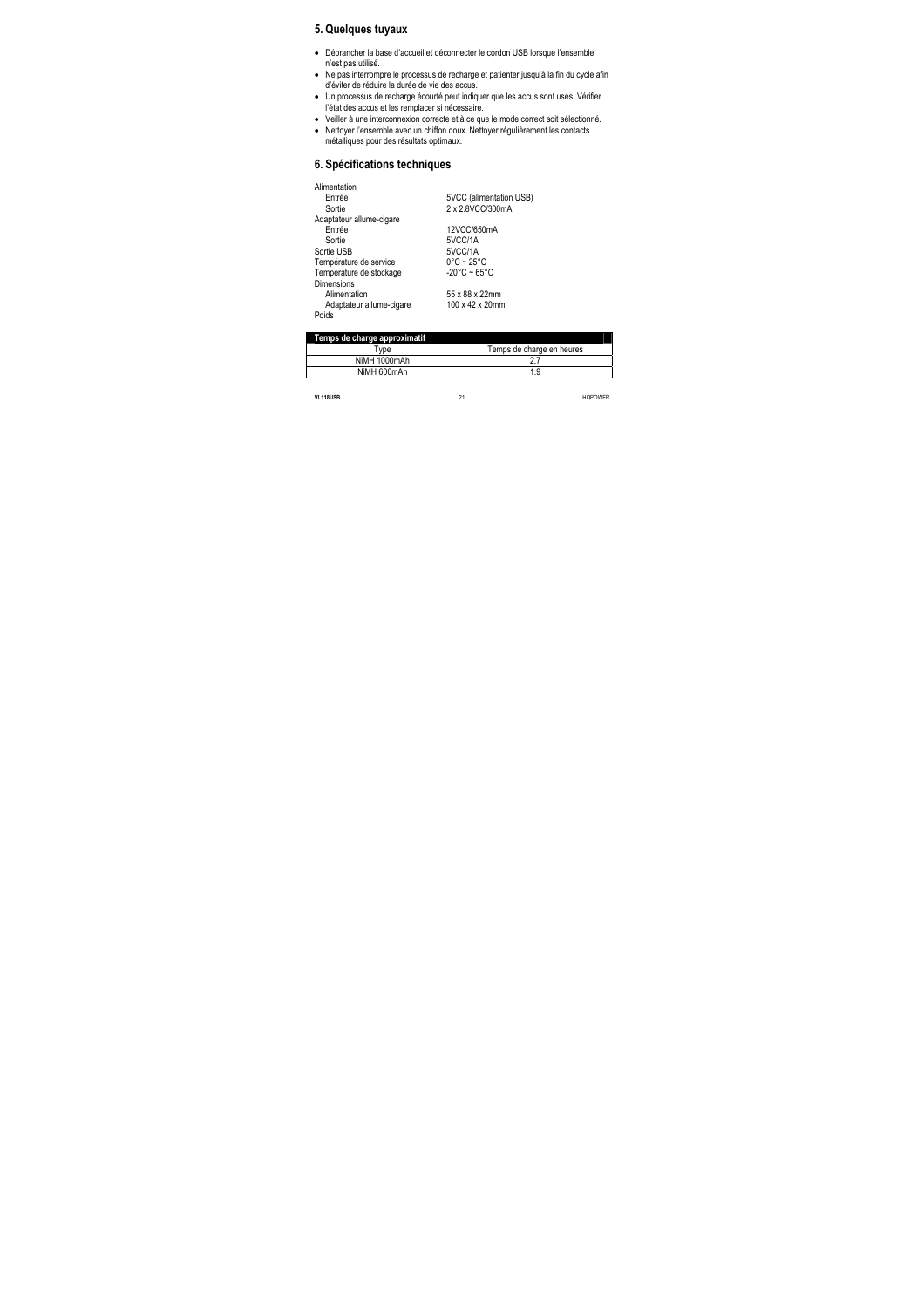| Autonomie approximative de la lampe-torche |                     |  |
|--------------------------------------------|---------------------|--|
| Tvpe                                       | Autonomie en heures |  |
| NiMH 900mAh                                | 120                 |  |
| Alcaline                                   | 60                  |  |

**N'employer cet appareil qu'avec des accessoires d'origine. SA Velleman ne sera aucunement responsable de dommages ou lésions survenus à un usage (incorrect) de cet appareil.** 

**Pour plus d'information concernant cet article, visitez notre site web www.hqpower.com.** 

**Toutes les informations présentées dans cette notice peuvent être modifiées sans notification préalable.**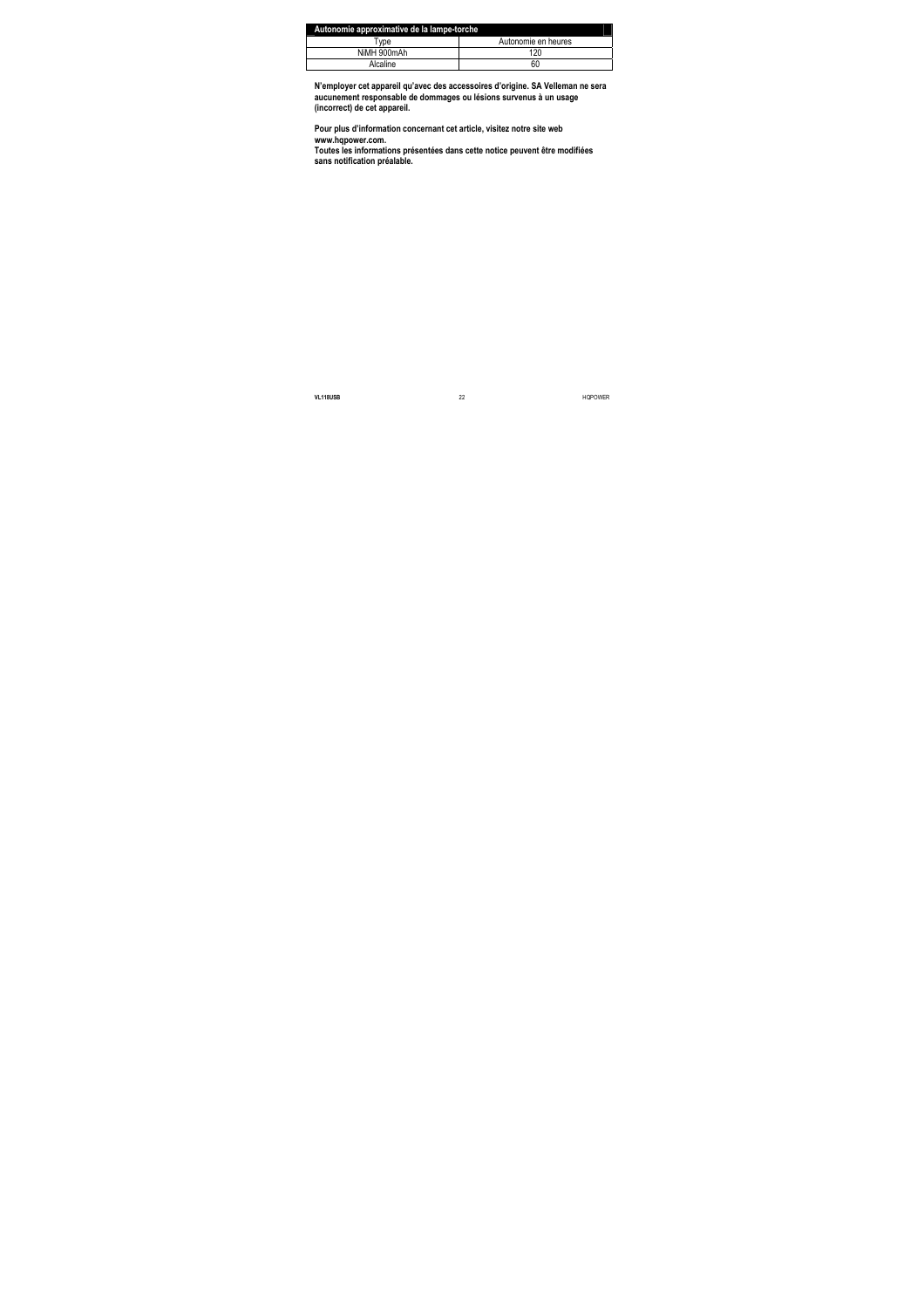# **VL118USB – CARGADOR USB Y POWER PACK 5 EN 1**

# **1. Introducción**

#### **A los ciudadanos de la Unión Europea**

**Importantes informaciones sobre el medio ambiente concerniente este producto**  Este símbolo en este aparato o el embalaje indica que, si tira las muestras inservibles,



No tire este aparato (ni las pilas eventuales) en la basura doméstica; debe ir a una empresa especializada en reciclaje. Devuelva este aparato a su distribuidor o a la unidad de reciclaje local.

Respete las leyes locales en relación con el medio ambiente.

podrían dañar el medio ambiente.

**Si tiene dudas, contacte con las autoridades locales para eliminación.** 

¡Gracias por haber comprado el **VL118USB**! Lea atentamente las instrucciones del manual antes de usarla. Si el aparato ha sufrido algún daño en el transporte no lo instale y póngase en contacto con su distribuidor.

El **VL118USB** es un cargador USB y una alimentación práctica que incluye:

- -∆V Este dispositivo impide la sobrecarga de la batería al conmutar al modo de carga de mantenimiento en cuanto la batería esté completamente cargada.
- Temporizador El cargador incorpora un temporizador que desactiva el cargador automáticamente después de un período de 5 horas.
- Protección sobrecarga El cargador está desactivado en cuanto la temperatura interna alcance los 57°C para proteger el circuito interno.
- Detección de baterías dañadas o incompatibles Este cargador no activa el procedimiento de recarga si se ha introducido una batería dañada o incompatible.
- Protección polaridad inversa El cargador detecta automáticamente la introducción inversa de una batería para evitar daños.
- $\bullet$  Protección cortocircuitos El cargador se desactiva y vuelve a activarse automáticamente durante un cortocircuito.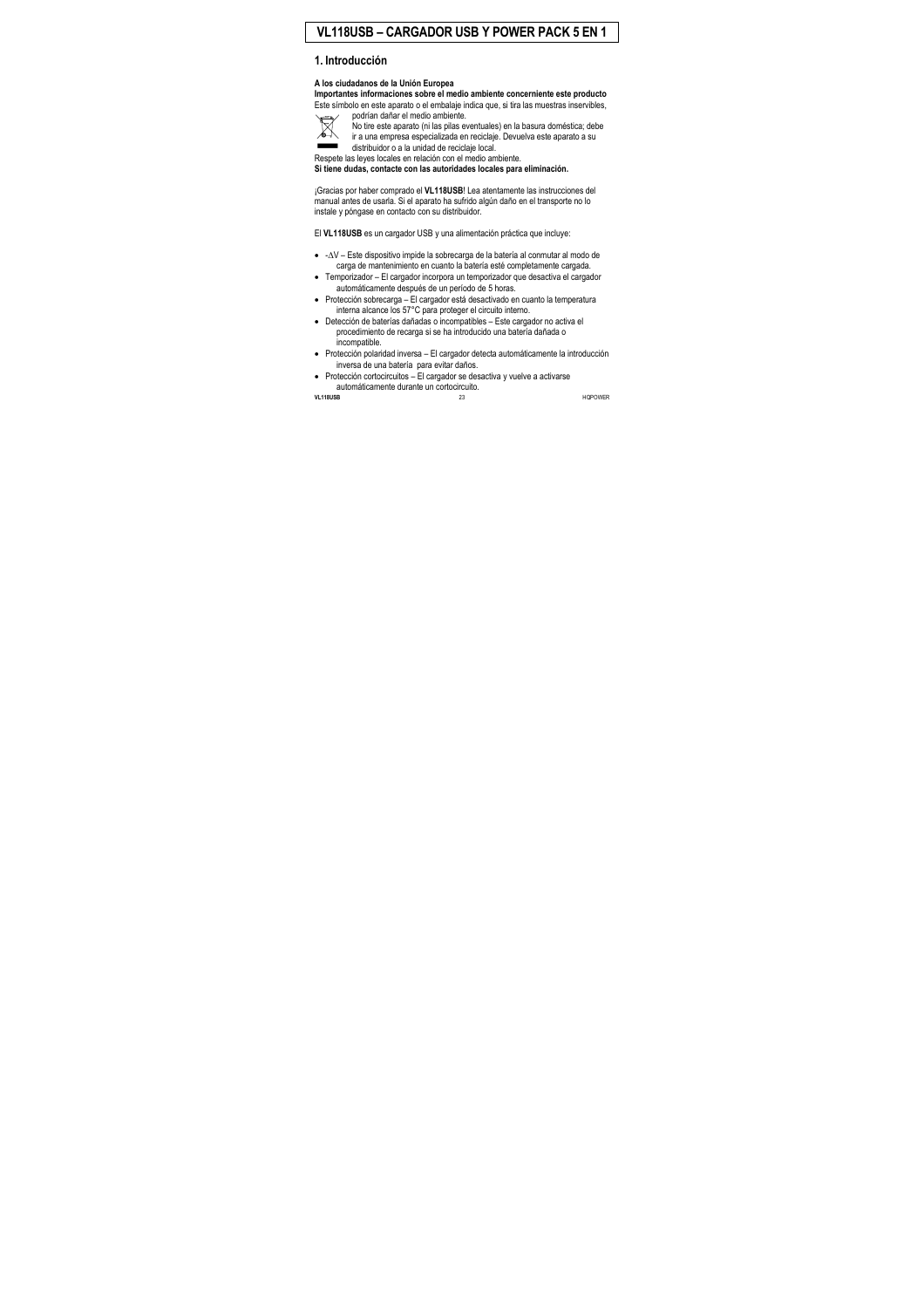# **2. Instrucciones de seguridad**

- Daños causados por descuido de las instrucciones de seguridad de este manual invalidarán su garantía y su distribuidor no será responsable de ningún daño u otros problemas resultantes.
- No exponga este equipo a lluvia ni humedad.
- Utilice el cargador sólo en interiores.
- Recargue sólo baterías NiMH del tipo AAA. Nunca intente recargar baterías de otro tipo (alcalina, carbón-zinc, litio…) porque esto podría causar daños y lesiones graves.
- No utilice el cargador si está dañado o deformado. Contacte con su distribuidor para la reparación. Nunca intente repararlo usted mismo.
- Los daños causados por modificaciones no autorizadas, no están cubiertos por la garantía.
- Mantenga el **VL118USB** lejos del alcance de personas no capacitadas y niños.

### **3. Descripción**

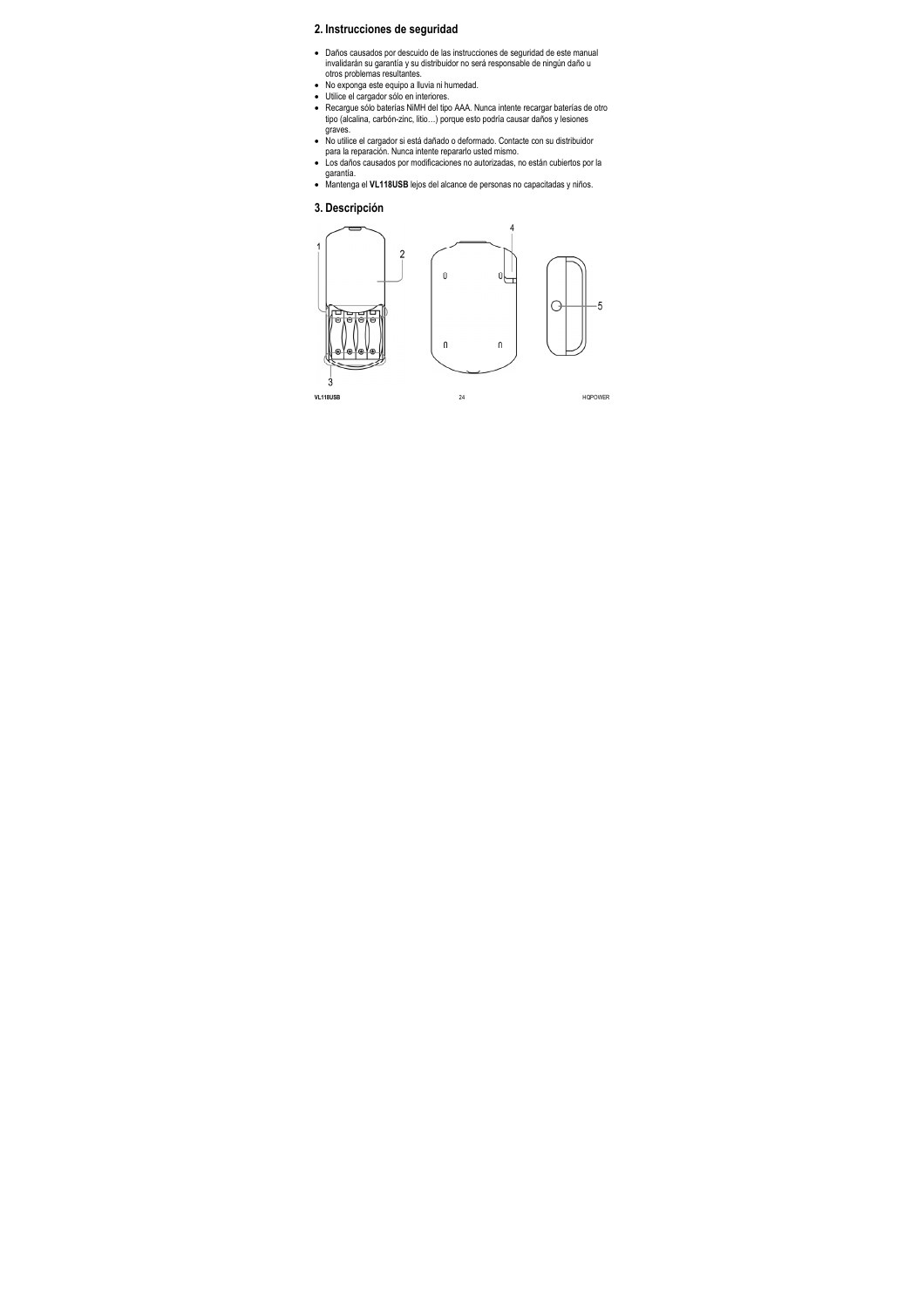



- 1. bornes con polo negativo
- 2. tapa
- 3. bornes con polo positivo
- 4. interruptor ON/OFF de la linterna
- 5. LED de la linterna
- 6. conector 12VDC del adaptador mechero
- 7. salida USB
- 8. indicador LED
- 9. selector de modo



| Selector de modo     |                                               |
|----------------------|-----------------------------------------------|
|                      | Aparato desconectado                          |
|                      | Modo de uso                                   |
|                      | Modo de recarga                               |
| <b>Indicador LED</b> |                                               |
| Rojo                 | Procedimiento de recarga                      |
| Verde                | Procedimiento de recarga terminado            |
| Parpadeo             | Introducción de batería dañada o incompatible |

# **4. Uso**

- 1. Recargar baterías por el puerto USB de un ordenador, una impresora o un escáner
- 2. Recargar baterías por el conector mechero de un vehículo
- 3. Recargar o alimentar un lector MP3, un iPod® o una cámara digital por baterías
- 4. Recargar o alimentar un lector MP3, un iPod® o una cámara digital por el conector mechero
- 5. Linterna alimentada por baterías o un puerto USB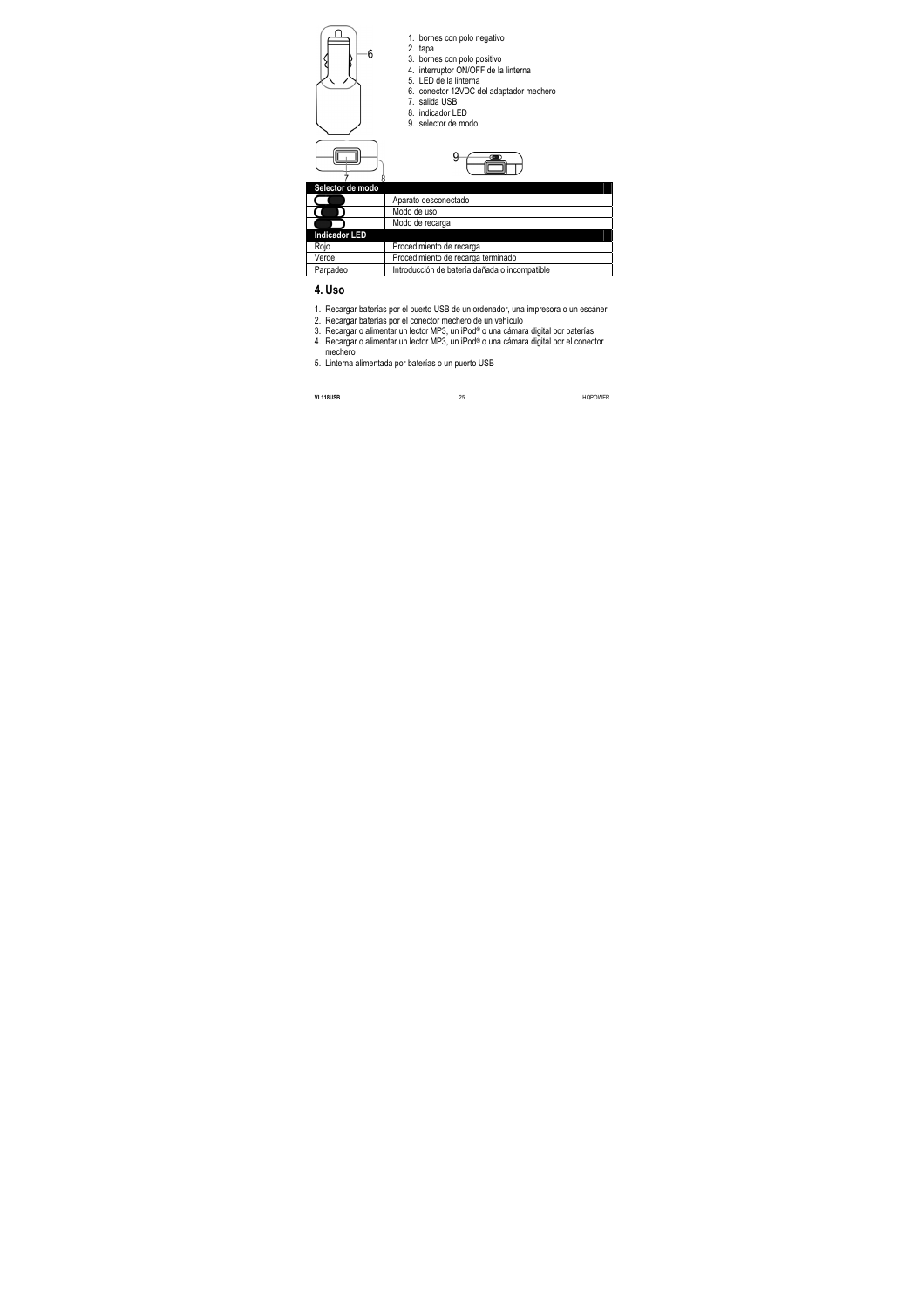

\* Alimentación USB 5V/380~1000mA – véase « **6. Especificaciones** » al final de este manual del usuario y las especificaciones de su aparato. Para la conexión a un iPod® es posible que necesite un conector de 30 polos.

#### **Introducir las baterías de manera correcta**

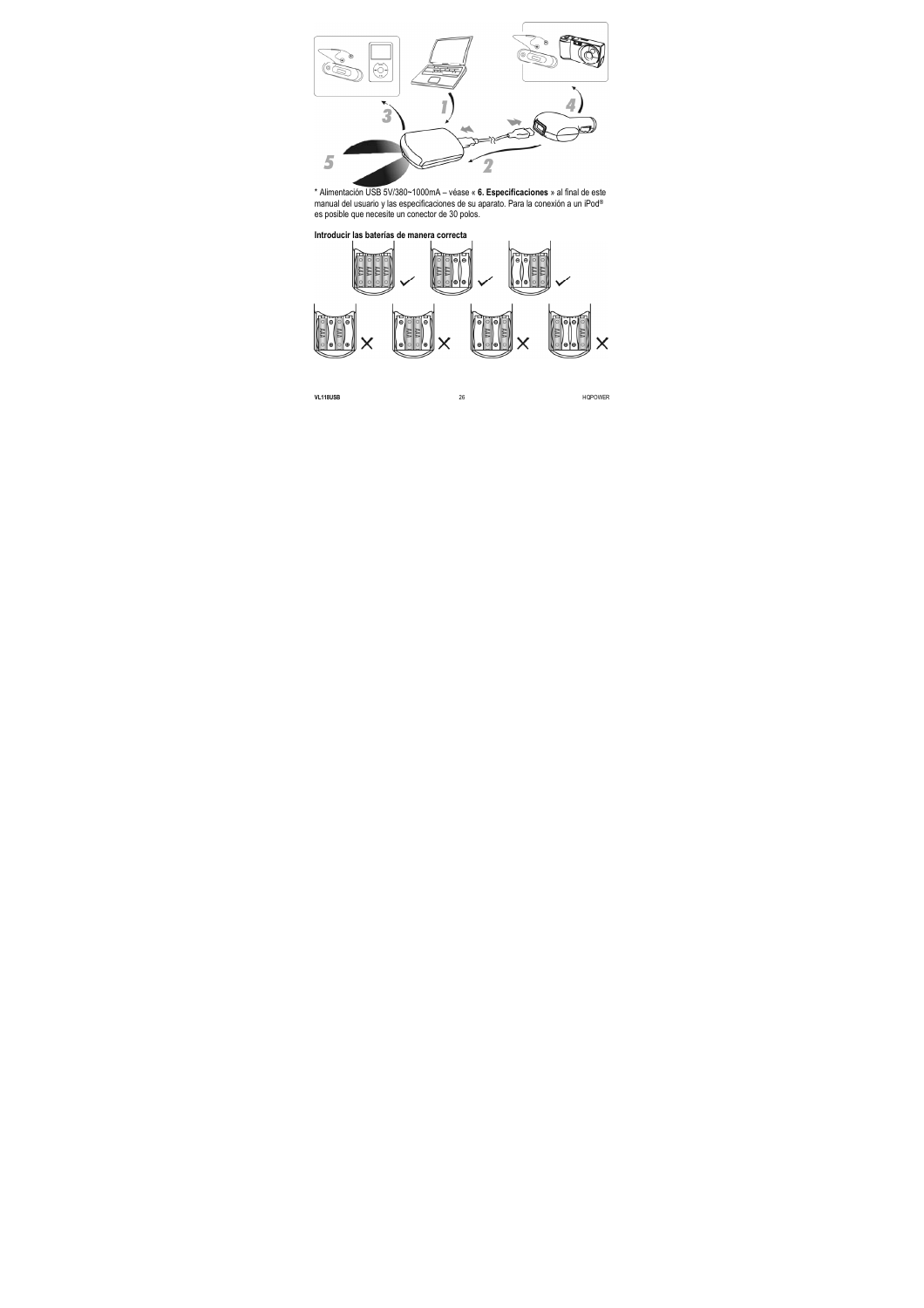#### **Modo de carga**

- Ponga el selector de modo en la posición modo de recarga.
- Abra el aparato al deslizar la tapa hacia la conexión USB. Introduzca 2 ó 4 baterías.
- Introduzca un extremo del cable USB en el aparato. Introduzca el otro extremo en el puerto USB del ordenador (primero, active el ordenador) o en el conector mechero (introduzca el adaptador en la salida de alimentación del vehículo).
- El LED rojo se ilumina. Se vuelve verde en cuanto el procedimiento de carga se haya terminado.

#### **El VL118USB como alimentación**

- Ponga el selector de modo en la posición modo de uso.
- Es posible alimentar un aparato por el cargador o el conector mechero. Para utilizar el cargador, ábralo al deslizar la tapa hacia la conexión USB. Introduzca 4 baterías (recargables o no) en el aparato.
- Introduzca un extremo del cable USB en el aparato o el conector mechero. Conecte el otro extremo del cable al aparato.

#### **La linterna**

- Ponga el selector de modo en la posición modo de uso.
- Para utilizar el cargador, ábralo al deslizar la tapa hacia la conexión USB. Introduzca 4 baterías (recargables o no) en el aparato. También es posible conectar el aparato a un puerto USB del ordenador (primero, active el ordenador) o el conector mechero (Introduzca el adaptador en la salida de alimentación del vehículo).
- Pulse el interruptor ON/OFF para utilizar la linterna.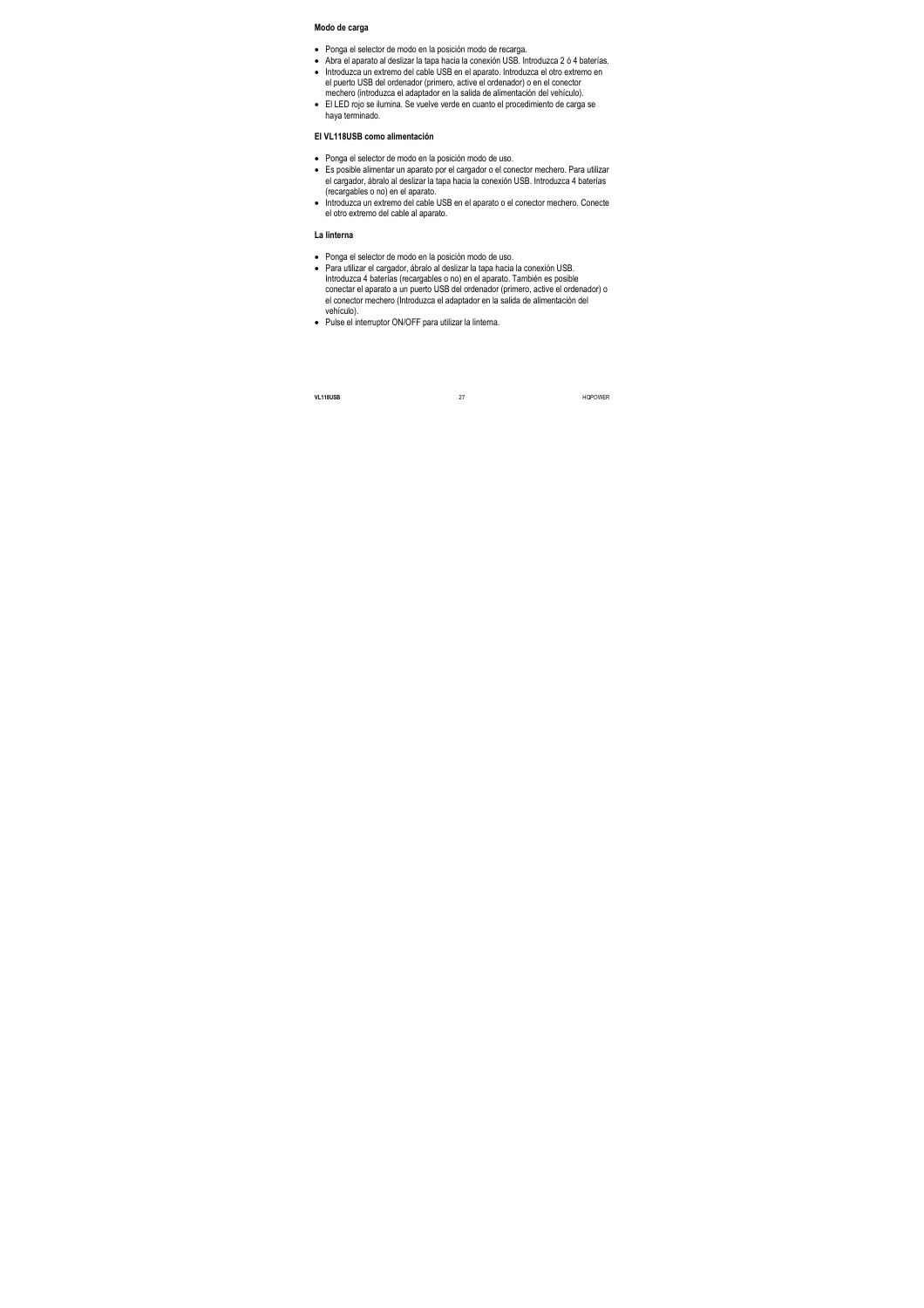# **5. Algunos consejos**

- Desactive el aparato y desconecte el cable USB si no utiliza el cargador.
- No interrumpa el procedimiento de carga y espere hasta que haya terminado para no disminuir la duración de vida de las baterías.
- Un procedimiento de carga breve indica que las baterías están agotadas. Controle el estado de las baterías y reemplácelas si fuera necesario.
- Asegúrese de que conecte el cargador de manera correcta y que seleccione el modo correcto.
- Limpie el aparato con un paño suave. Limpie regularmente los contactos metálicos para obtener resultados óptimos.

# **6. Especificaciones**

| Alimentación                  |                                 |
|-------------------------------|---------------------------------|
| Entrada                       | 5VCC (alimentación USB)         |
| Salida                        | 2 x 2.8VCC/300mA                |
| Conector mechero              |                                 |
| Entrada                       | 12VCC/650mA                     |
| Salida                        | 5VCC/1A                         |
| Salida USB                    | 5VCC/1A                         |
| Temperatura de funcionamiento | $0^{\circ}$ C ~ 25 $^{\circ}$ C |
| Temperatura de almacenamiento | $-20^{\circ}$ C ~ 65°C          |
| <b>Dimensiones</b>            |                                 |
| Alimentación                  | 55 x 88 x 22mm                  |
| Conector mechero              | 100 x 42 x 20mm                 |
| Peso                          |                                 |

| Tiempo de carga aproximativo |                          |  |
|------------------------------|--------------------------|--|
| "ipo                         | Tiempo de carga en horas |  |
| NiMH 1000mAh                 |                          |  |
| NiMH 600mAh                  | 1.9                      |  |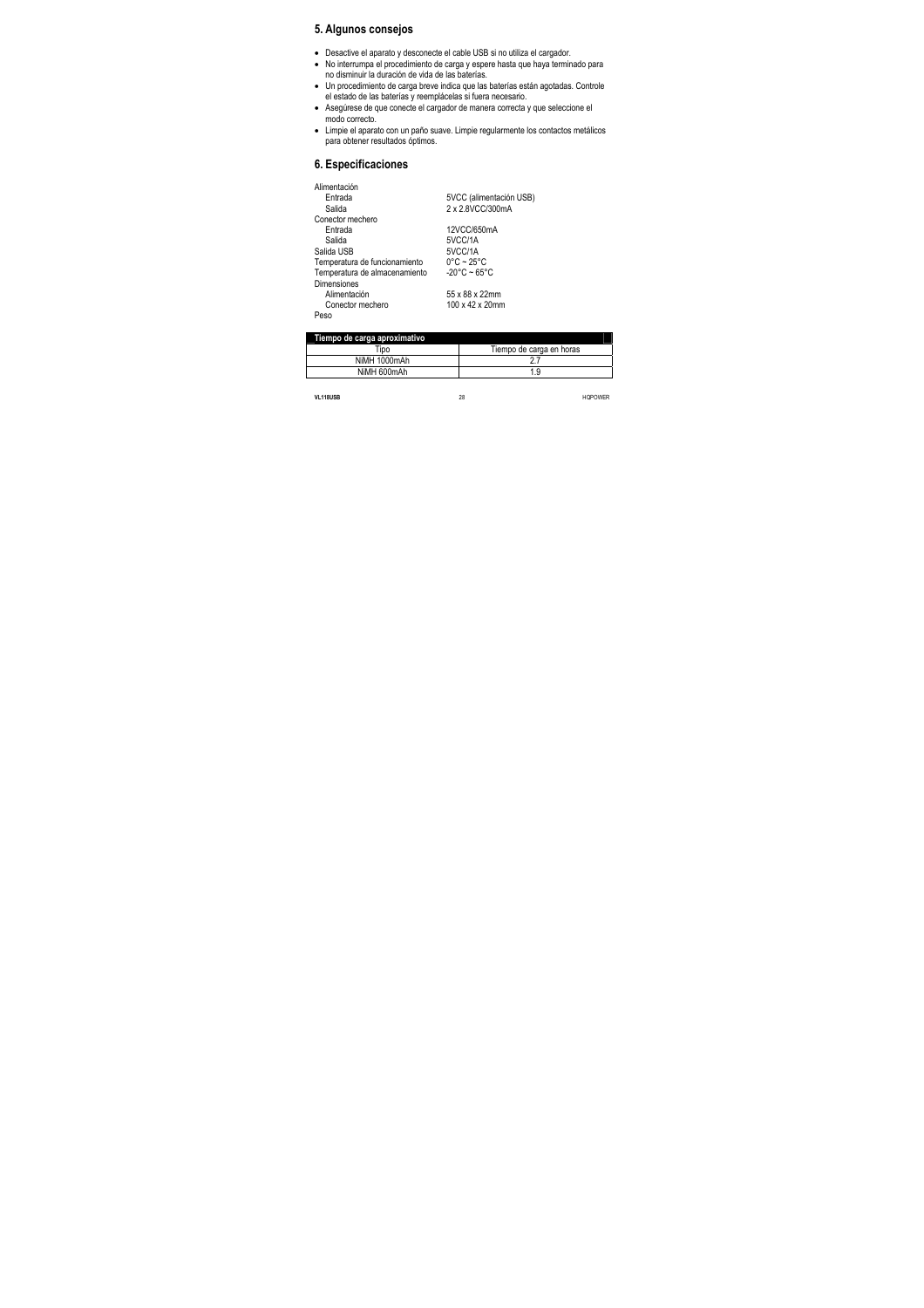| Autonomía aproximativa de la linterna |                    |
|---------------------------------------|--------------------|
| "ipo                                  | Autonomía en horas |
| NiMH 900mAh                           | 120                |
| Alcalina                              | 60                 |

**Utilice este aparato sólo con los accesorios originales. Velleman SA no será responsable de daños ni lesiones causados por un uso (indebido) de este aparato.** 

**Para más información sobre este producto, visite nuestra página www.hqpower.com.** 

**Se pueden modificar las especificaciones y el contenido de este manual sin previo aviso.**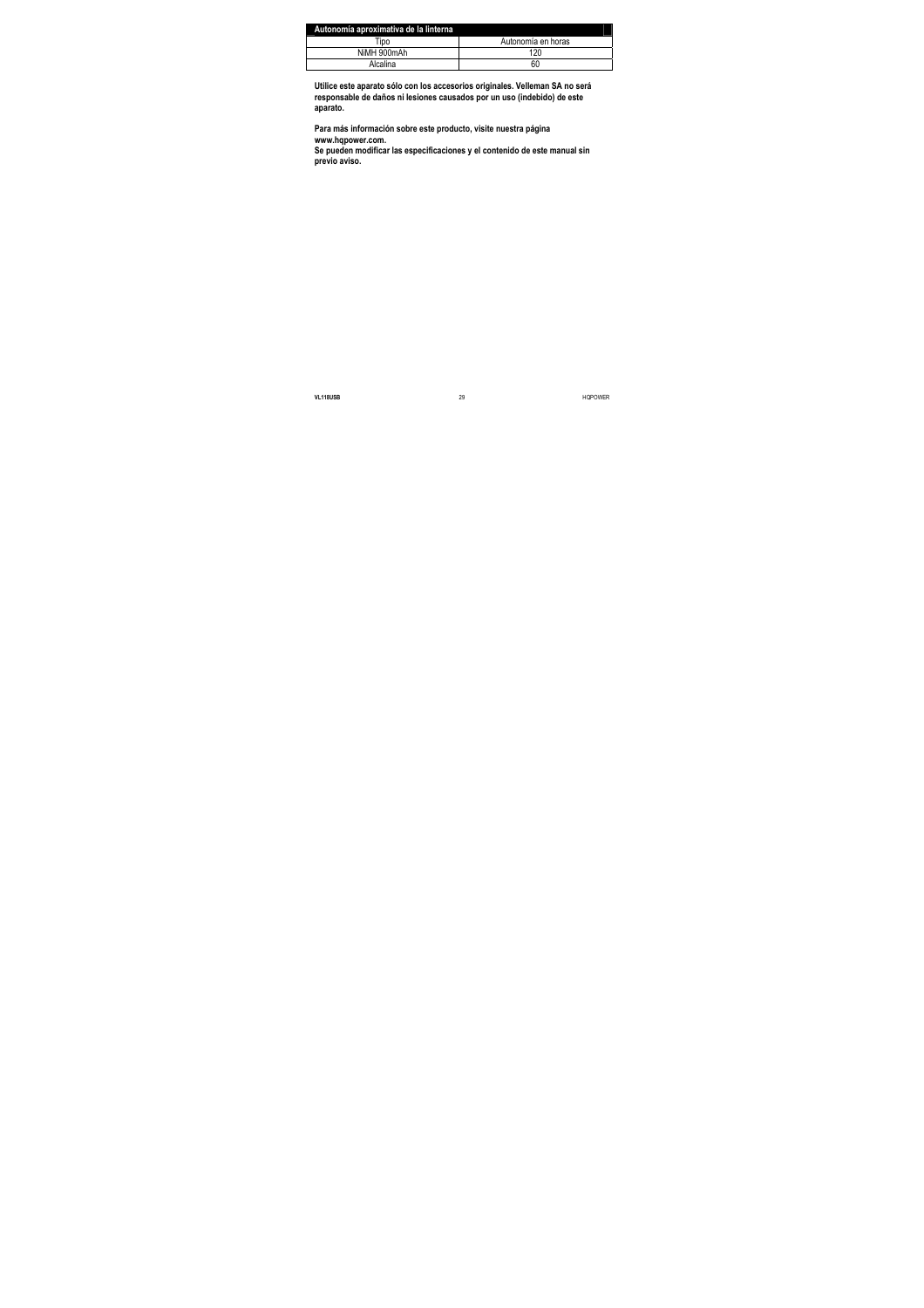# **VL118USB – 5-IN-1 USB-LADEGERÄT UND POWER PACK**

# **1. Einführung**

#### **An alle Einwohner der Europäischen Union Wichtige Umweltinformationen über dieses Produkt**



Dieses Symbol auf dem Produkt oder der Verpackung zeigt an, dass die Entsorgung dieses Produktes nach seinem Lebenszyklus der Umwelt Schaden zufügen kann. Entsorgen Sie die Einheit (oder verwendeten Batterien) nicht als unsortiertes Hausmüll; die Einheit oder verwendeten Batterien müssen von einer spezialisierten Firma zwecks Recycling

entsorgt werden. Diese Einheit muss an den Händler oder ein örtliches Recycling-Unternehmen retourniert werden. Respektieren Sie die örtlichen Umweltvorschriften. **Falls Zweifel bestehen, wenden Sie sich für Entsorgungsrichtlinien an Ihre örtliche Behörde.** 

Wir bedanken uns für den Kauf des **VL118USB**! Lesen Sie diese Bedienungsanleitung vor Inbetriebnahme sorgfältig durch. Überprüfen Sie, ob Transportschäden vorliegen. Sollte dies der Fall sein, verwenden Sie das Gerät nicht und wenden Sie sich an Ihren Händler.

Das **VL118USB** ist ein praktisches USB-Ladegerät und Power Pack und verfügt über:

- -∆V-Schutz Dieser Schutz verhindert ein Überladen der Batterie, indem das Gerät sofort auf Erhaltungsladung umschaltet wenn die Batterie völlig geladen ist.
- Timer Das Ladegerät hat einen Timer, der das Ladegerät nach einer Periode von 5 Stunden automatisch ausschaltet.
- Schutz vor Überhitzung Das Ladegerät schaltet aus wenn die Temperatur innerhalb des Gerätes 57°C erreicht. So wird den internen Kreis geschützt.
- Detektion defekter oder nicht-wiederaufladbarer Batterien Das Ladegerät schaltet sich selber nicht ein wenn Sie defekte oder nicht-wiederaufladbare Batterien eingelegt haben.
- Schutz vor umgekehrter Polarität Das Ladegerät detektiert automatisch eine umgekehrte Polarität wenn die Batterie nicht korrekt eingelegt wurde.
- Schutz vor Kurzschluss bei Kurzschluss schaltet das Ladegerät automatisch aus und wieder ein.<br>VL118USB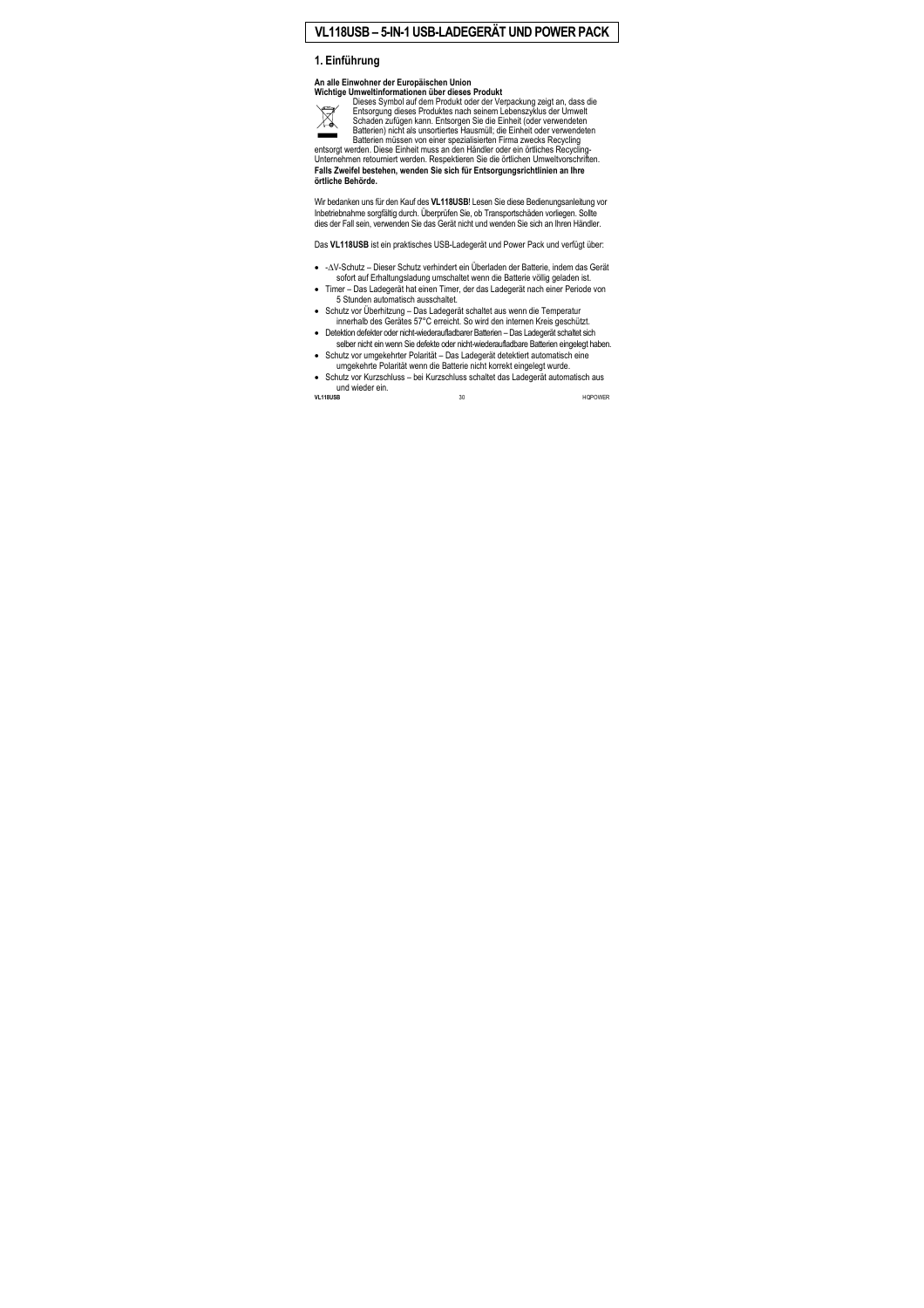# **2. Sicherheitshinweise**

- Bei Schäden, die durch Nichtbeachtung der Bedienungsanleitung verursacht werden, erlischt der Garantieanspruch. Für daraus resultierende Folgeschäden übernimmt der Hersteller keine Haftung.
- Schützen Sie das Gerät vor Regen und Feuchte.
- Das Gerät eignet sich nur für die Anwendung im Innenbereich.
- Laden Sie nur MiMH AAA-Batterien, nie andere (Alkaline, Zink-Kohle, Lithium…). Dies könnte Verletzungen oder Beschädigungen des Gerätes verursachen.
- Verwenden Sie das Ladegerät nicht wenn es beschädigt ist. Reparieren Sie es nicht selber, sondern lassen Sie es von einem Fachmann machen.
- Bei Schäden verursacht durch eigenmächtige Änderungen erlischt der Garantieanspruch.
- Halten Sie Kinder und Unbefugte vom Gerät fern.

### **3. Umschreibung**

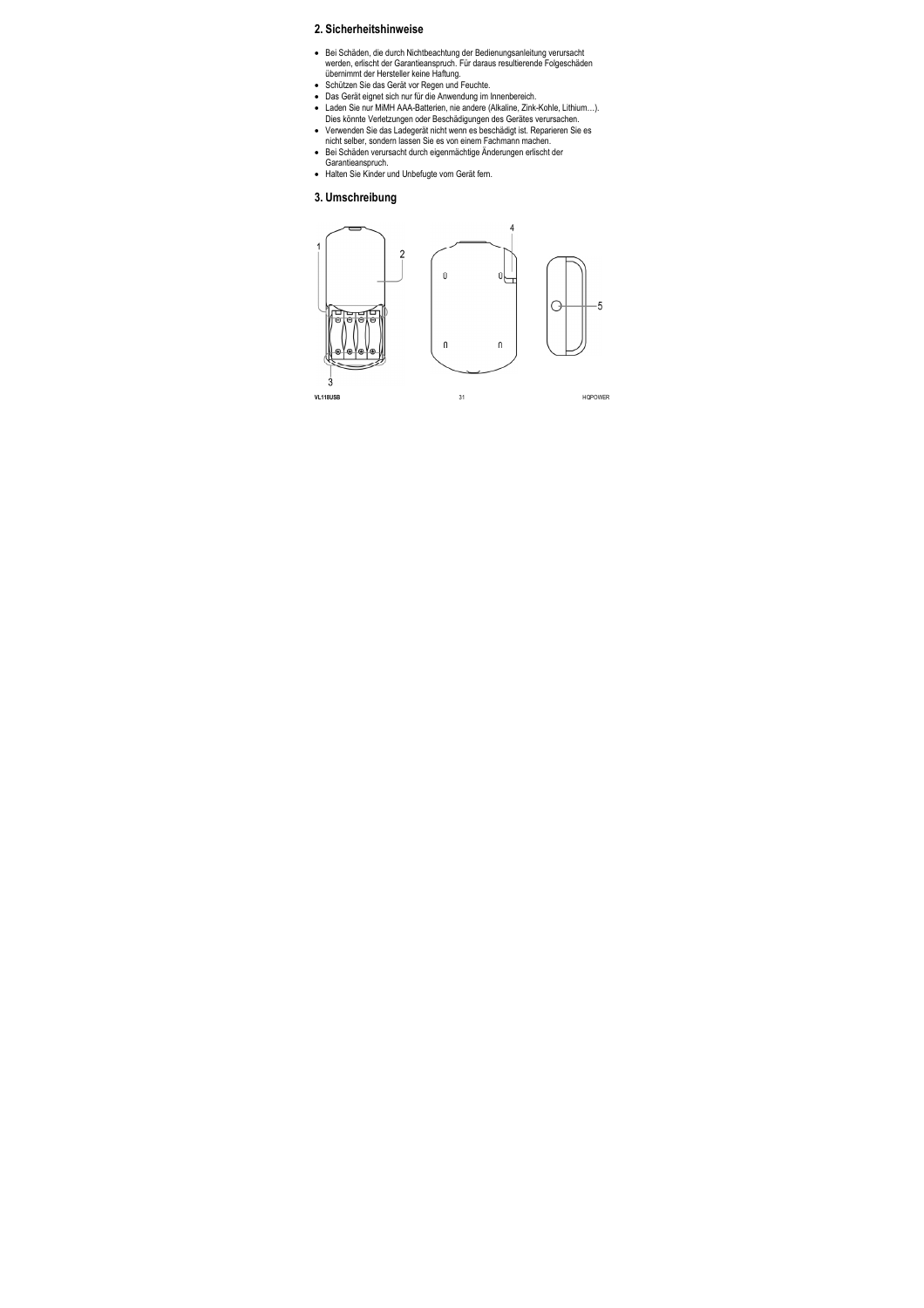



- 1. negative Anschlüsse
- 2. Deckel Batteriefach
- 3. positive Anschlüsse
- 4. EIN/AUS-Schalter Taschenlampe
- 5. LED-Taschenlampe
- 6. 12VDC-Kfz-Stromversorgungsadapter
- 7. USB-Ausgang
- 8. LED-Anzeige
- 9. Modus-Schalter



| <b>Modus-Schalter</b> |                                              |
|-----------------------|----------------------------------------------|
|                       | Ladegerät ist ausgeschaltet                  |
|                       | Betriebsmodus                                |
|                       | Lademodus                                    |
| LED-Anzeige           |                                              |
| Rot                   | Laden                                        |
| Grün                  | Völlig geladen                               |
| Blitzen               | Defekte oder nicht-wiederaufladbare Batterie |

# **4. Anwendung**

- 1. Batterien über USB-Anschluss des Computers, Printers oder Scanners laden
- 2. Batterien über den Auto-Adapter
- 3. MP3-Spieler, iPod® oder digitale Kamera über Batterien laden oder versorgen
- 4. MP3-Spieler, iPod® oder digitale Kamera über Kfz-Stromversorgungsadapter laden oder versorgen
- 5. Taschenlampe über Batterien oder USB-Anschluss verwenden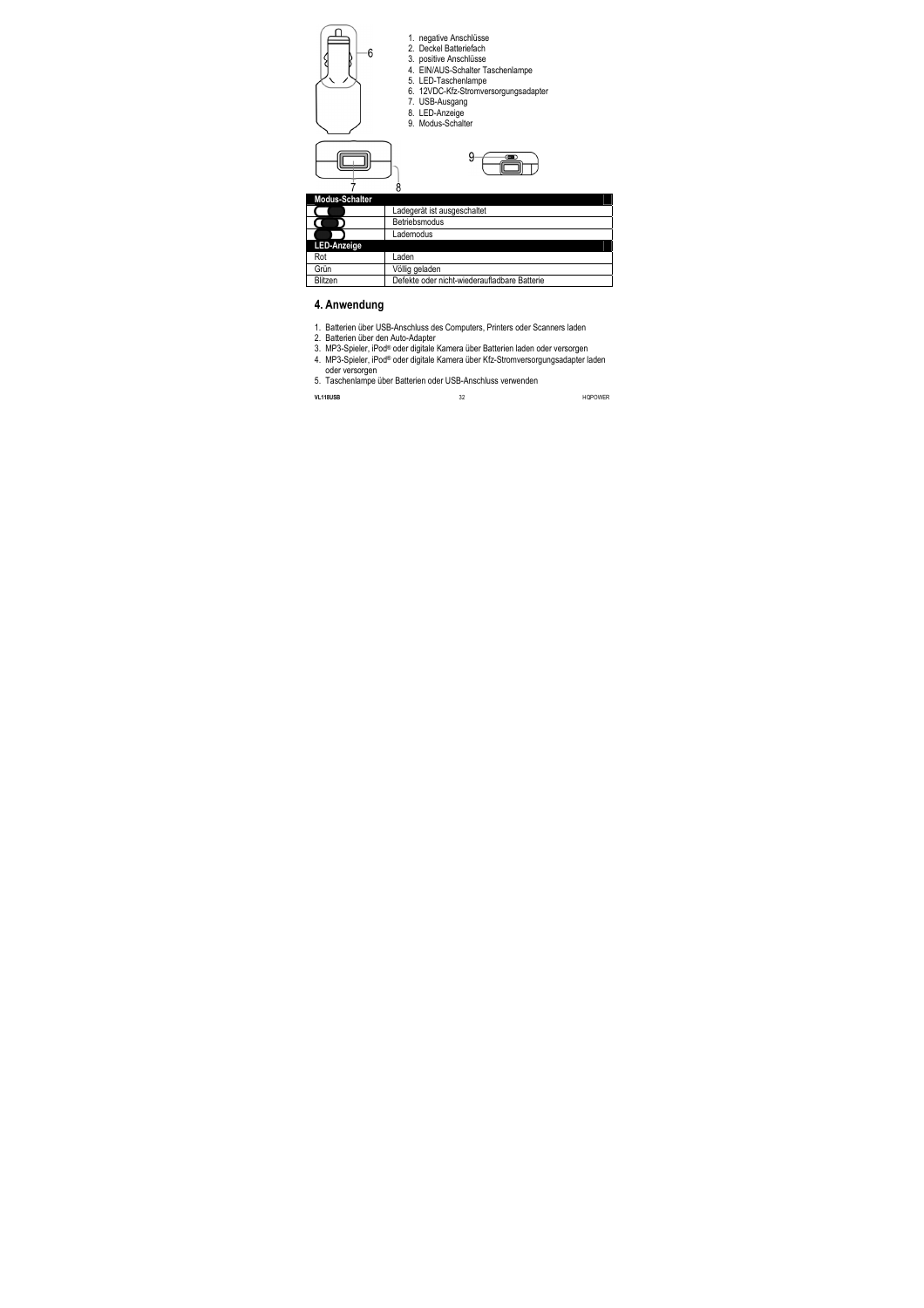

\* 5V/380~1000mA USB-Stromversorgung – siehe '**6. Technische Daten**' am Ende der Bedienungsanleitung und die Anleitung des Gerätes. iPod® braucht ein 30-pol.-Kabel.

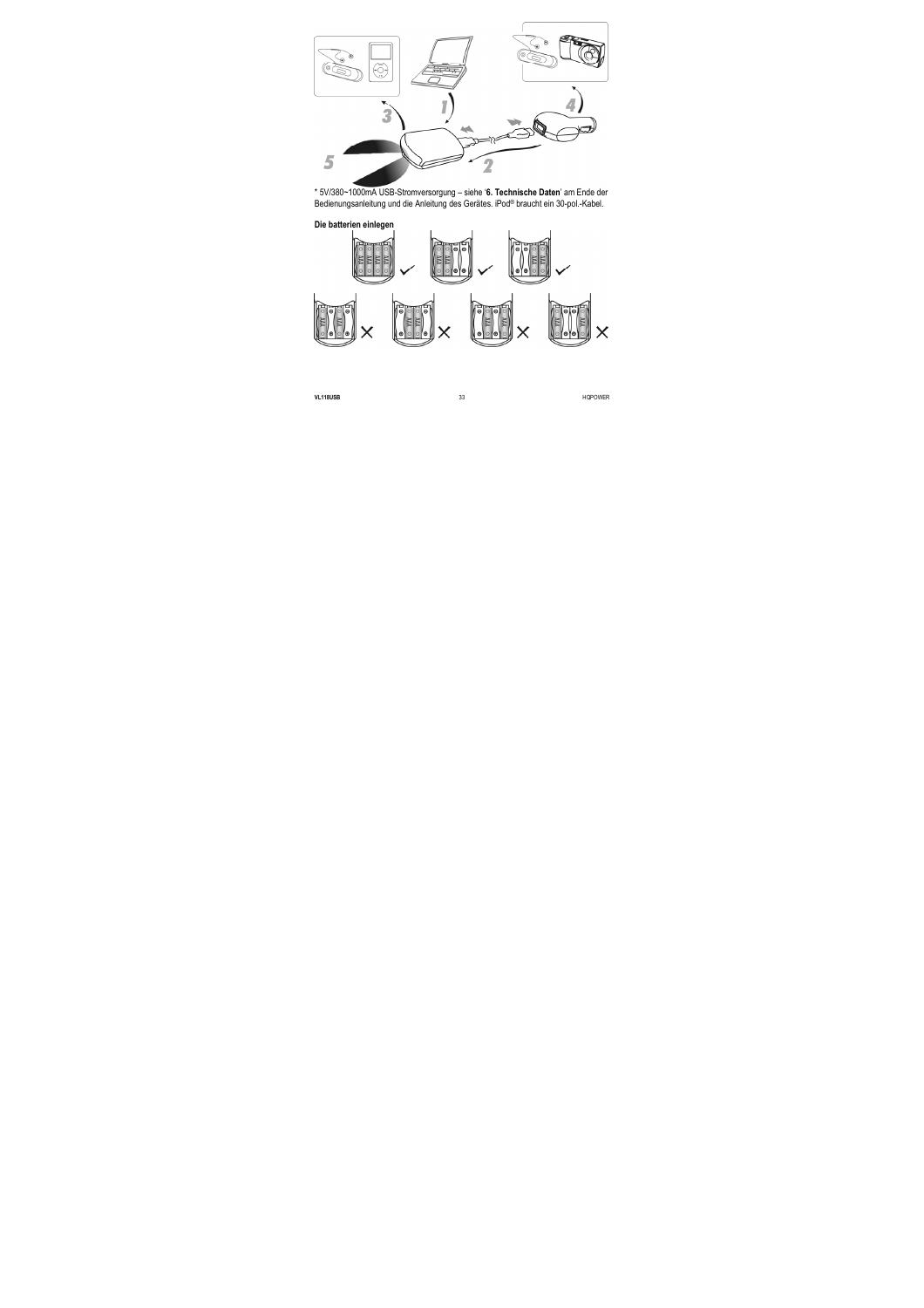#### **Lademodus**

- Stellen Sie den Modusschalter auf Lademodus
- Öffnen Sie das Ladegerät indem Sie den Deckel in Richtung des USB-Anschlusses schieben. Legen Sie 2 oder 4 Batterien ein.
- Verbinden Sie das Ende des USB-Kabels mit dem Ladegerät. Verbinden Sie das andere Ende mit dem USB-Anschluss des Computers (schalten Sie den Computer ein) oder des Kfz-Adapters (stecken Sie den Adapter in den Stromversorgungsausgang des Fahrzeuges).
- Die rote LED-Anzeige leuchtet. Die LED leuchtet grün sobald die Batterien völlig geladen sind.

#### **Das Gerät als Stromversorgung verwenden**

- Stellen Sie den Modusschalter auf Betriebsmodus.
- Wählen Sie, ob sie das Gerät über Ladegerät oder Kfz-Adapter versorgen möchten. Bei Anwendung des Ladegerätes, Öffnen Sie es, indem Sie den Deckel in Richtung des USB-Anschlusses schieben. Legen Sie 2 oder 4 Batterien ein.
- Verbinden Sie das Ende des USB-Kabels mit dem Ladegerät oder Kfz-Adapter. Verbinden Sie das andere Ende mit dem Gerät.

#### **Taschenlampe**

- Stellen Sie den Modusschalter auf Betriebsmodus.
- Bei Anwendung des Ladegerätes, Öffnen Sie es, indem Sie den Deckel in Richtung des USB-Anschlusses schieben. Legen Sie 4 (wiederaufladbare oder nicht wiederaufladbare) Batterien ein. Sie können das Ladegerät auch mit dem USB-Anschluss des Computers (schalten Sie den Computer ein) oder des Kfz-Adapters (stecken Sie den Adapter in den Stromversorgungsausgang des Fahrzeuges) verbinden.
- Drücken Sie den EIN/AUS-Schalter, um die Taschenlampe zu verwenden.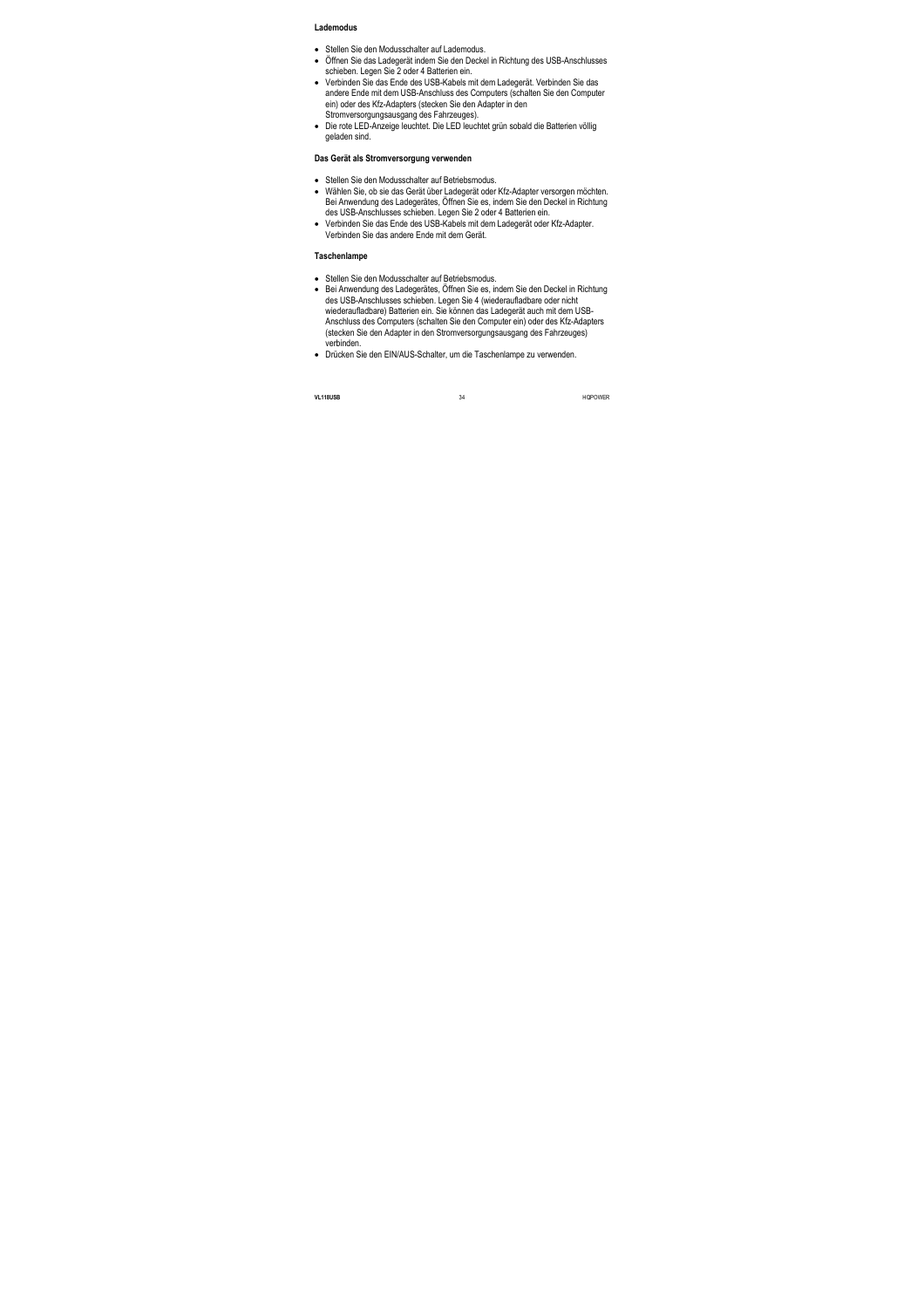# **5. Hinweise**

- Schalten Sie das Ladegerät aus und trennen Sie das USB-Kabel vom Netz wenn Sie das Gerät nicht verwenden.
- Warten Sie und unterbrechen Sie den Ladevorgang nicht um die Lebensdauer der Batterien nicht zu verringern.
- Ein kurzer Ladevorgang deutet auf Anwendung alter Batterien. Prüfen Sie die Batterien und ersetzen Sie diese wenn nötig.
- Beachten Sie, dass das Ladegerät korrekt angeschlossen wurde und den korrekten Modus gewählt wurde.
- Reinigen Sie das Ladegerät mit einem sauberen und trockenen Tuch. Reinigen Sie die Metallkontakte für eine optimale Leistung.

# **6. Technische Daten**

Power Pack

| Power Pack         |                                 |
|--------------------|---------------------------------|
| Eingang            | 5VDC (über USB)                 |
| Ausgang            | 2 x 2.8VDC/300mA                |
| Kfz-Adapter        |                                 |
| Eingang            | 12VDC/650mA                     |
| Ausgang            | 5VDC/1A                         |
| USB-Ausgang        | 5VDC/1A                         |
| Betriebstemperatur | $0^{\circ}$ C ~ 25 $^{\circ}$ C |
| Lagertemperatur    | $-20^{\circ}$ C ~ 65°C          |
| Abmessungen        |                                 |
| Power Pack         | 55 x 88 x 22mm                  |
| Kfz-Adapter        | 100 x 42 x 20mm                 |
| Gewicht            |                                 |
|                    |                                 |

| Ladedauer (ungefähr) |                      |
|----------------------|----------------------|
| v <sub>D</sub>       | Ladedauer in Stunden |
| NiMH 1000mAh         |                      |
| NiMH 600mAh          | 1.9                  |